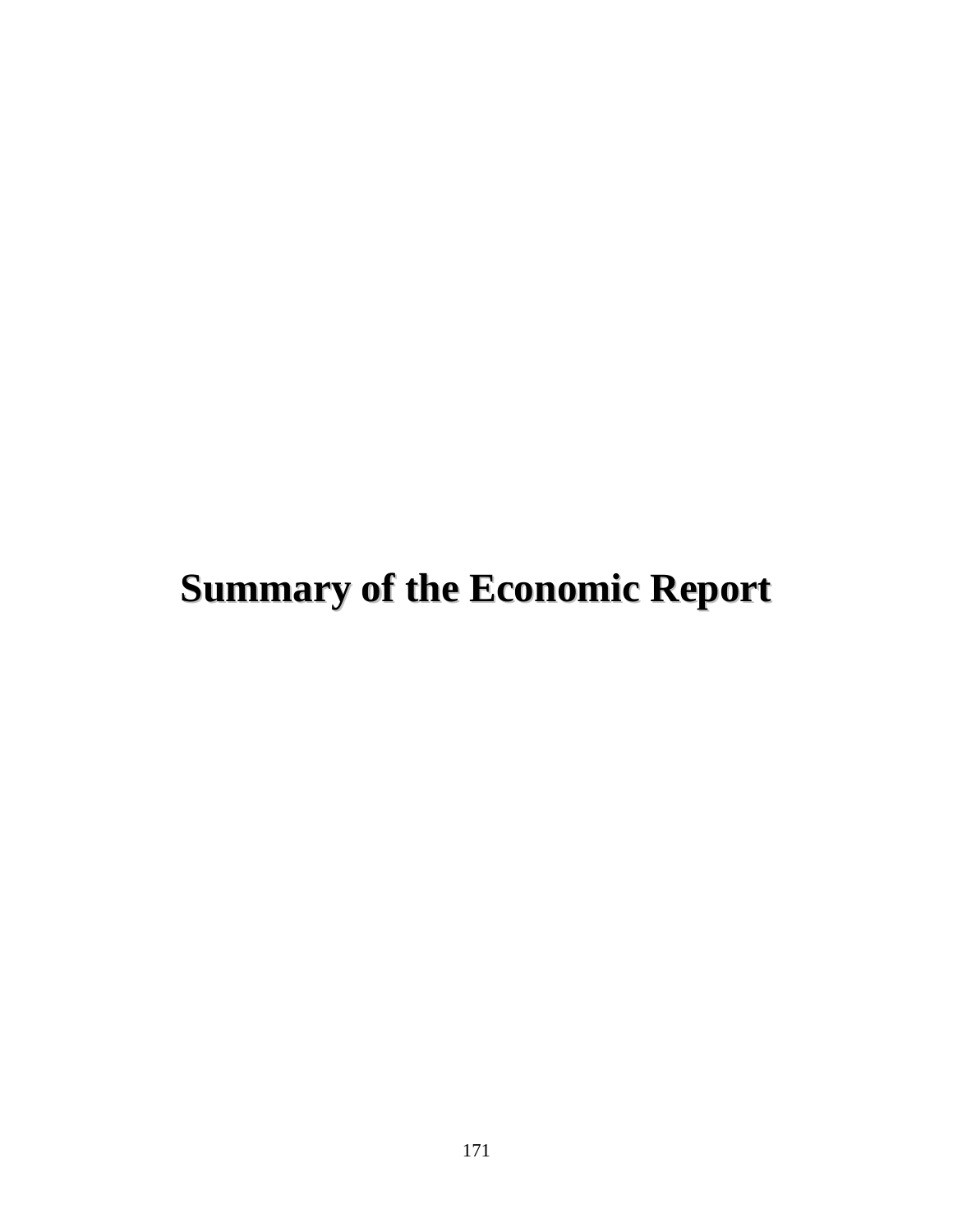### **Summary of the Economic Report**

This economic report reviewed, through its usual six parts, the most significant economic, financial, monetary and banking developments and events witnessed in the domestic economy during year 2003, along with analyzing their most salient reflections on the various aspects of the Kuwaiti economy. This analysis encompassed the extent of the reflections of these developments and events on the performance of the domestic economy during the mentioned year, in the areas of national accounts, domestic prices, population and labour force, CBK's efforts in drawing and implementing the monetary policy, the measures and programs of supervision and oversight on the banking sector, and the effects thereof on the principal monetary variables and aggregates, and the development of the financial indicators highlighting the performance of the banking and financial system units and their current positions and financial structures with regard to sources and uses of funds. The report also monitored and analyzed the developments in public finance within the general budget of ministries and governmental bodies, foreign trade and balance of payments statistics and the activity in the Kuwait Stock Exchange. As has been the case in previous years, CBK was keen on basing this analysis of the developments in the economic, financial and monetary conditions of the State of Kuwait during year 2003, on latest available data and statistics, so as to present a comprehensive and objective view of the effect of these developments on the general performance of the Kuwaiti economy and the positions of its internal and external financial balances.

The most important developments and events in the economic report issued by the Central Bank of Kuwait for year 2003 can be summarized as follows:

#### **First- Performance of the Domestic Economy:**

The economic report addressed in its first part the principal features of the performance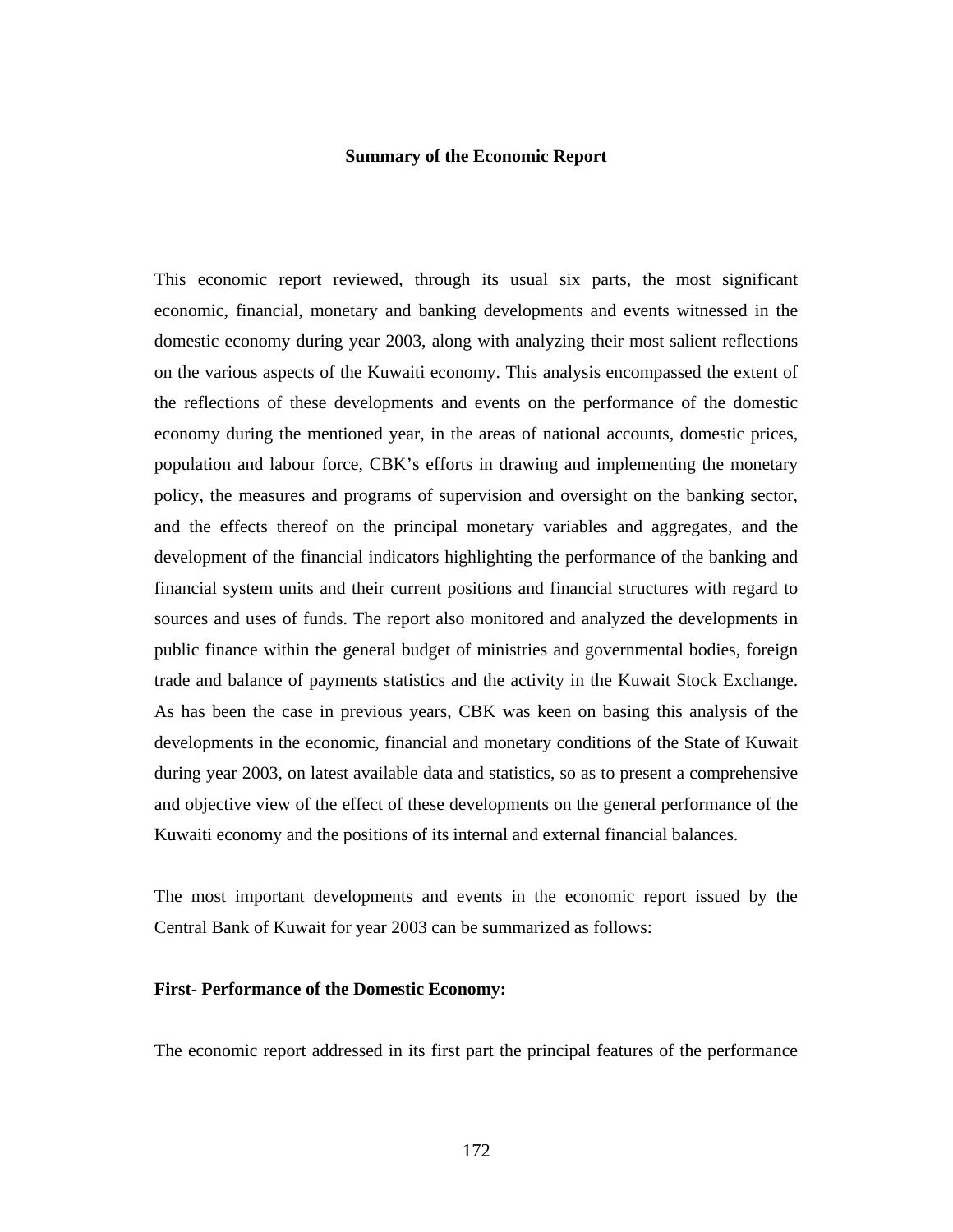of the Kuwaiti economy during year 2003, as reflected by the statistics of national accounts, domestic prices, and population and labour force. With regard to trends in economic growth, as highlighted by the national accounts statistics, the report reviewed the most salient developments witnessed in the Gross Domestic Product (GDP) of the State of Kuwait at current prices during the year 2003. Within this context, the report pointed to the rise of the State of Kuwait GDP at current prices from KD 10691.4 million during year 2002 to KD 12441.3 million during year 2003, i.e. an increase of KD 1749.9 million (16.4%), compared to a growth of 2.4% during the previous year. This rise is essentially attributable to the increase in the total value added at current prices in the oil sectors (the crude oil and natural gas production sector, and the refined petroleum products industry) to KD 6367.4 million during 2003, compared to KD 4836.2 during the previous year, i.e. a growth of KD 1531.2 million (31.7%), following a decline of 17.9% and 2.5% during 2001 and 2002, respectively. This reflects the favourable developments witnessed in the world oil markets during 2003 and the accompanying rise in Kuwait's oil production quota in OPEC on the one hand, along with the increase in world oil prices on the other. Consequently, the relative contribution of the oil sectors to the GDP at current prices rose from 45.2% during year 2002 to 51.2% during year 2003.

The mentioned growth in the total value added at current prices in the oil sectors encompassed the value added in the crude oil and natural gas sector, which grew by KD 1388.4 million or 31.5% (from 4405.6 million to KD 5794 million), and the value added in the refined petroleum products industry, which grew by KD 142.8 million or 32.2% (from 430.6 million to KD 573.4 million).

The total value added at current prices in the non-oil sectors (excluding the refined petroleum products industry) increased to KD 5985.6 million during 2003 against KD 5758.3 million during the previous year, i.e. a growth of KD 227.3 million (3.9%) compared with a growth of 6.6% during the previous year. Consequently, the relative importance of the value added by the non-oil sectors to the GDP of the State of Kuwait, at current prices, rose from 53.9% during year 2002 to 48.1% during year 2003, taking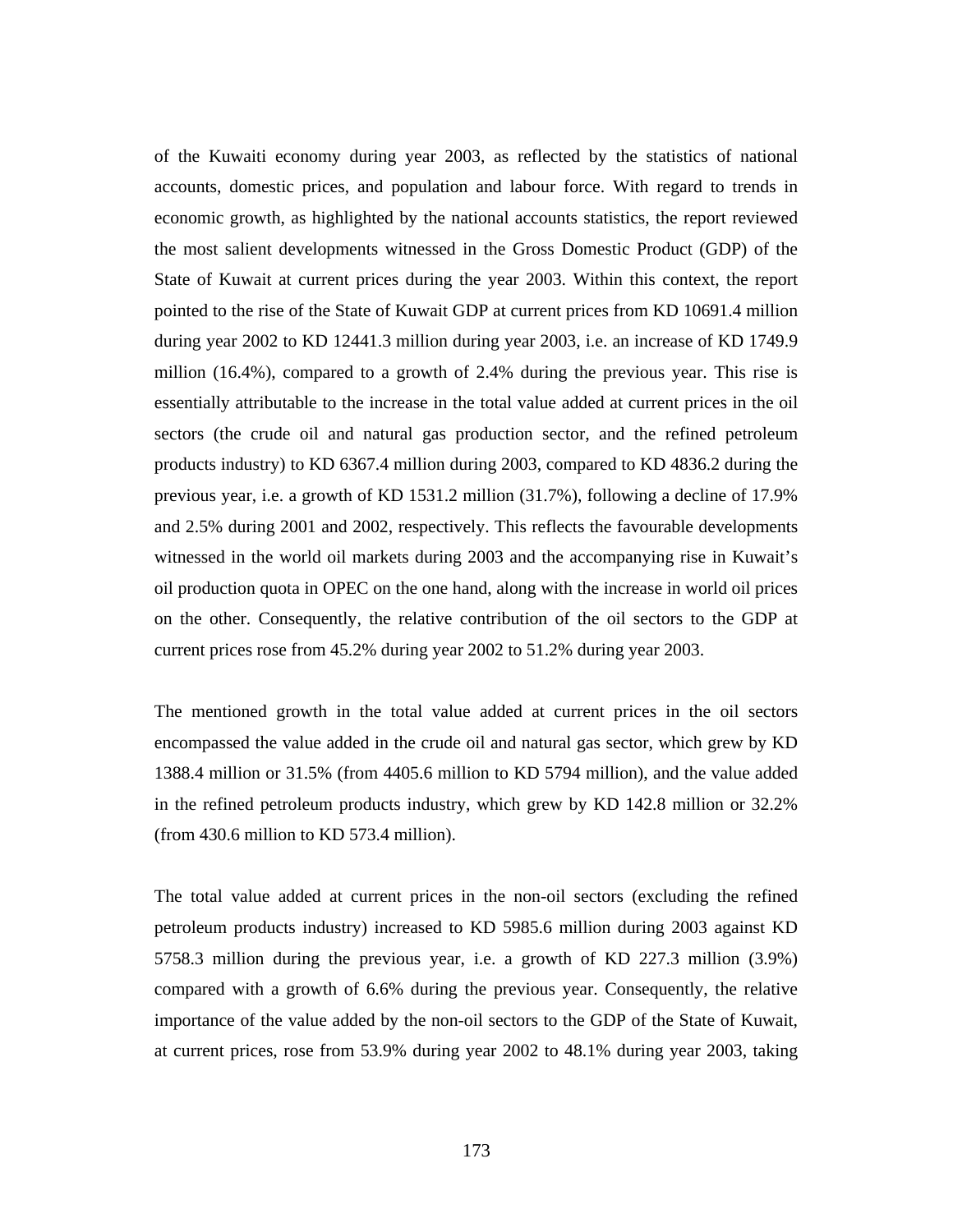into consideration the above mentioned rapid growth in the total value added in the oil sectors.

In general, the report indicated that the value added to the GDP at current prices by most non-oil sectors during year 2003, achieved a positive growth at rates which were often below their corresponding rates of the previous year. Worth mentioning in this regard is that the Community, Social and Personal Services sector contributed the highest portion (60%) of the growth in the value added to GDP by the non-oil sectors during 2003, whereby that sector grew by KD 136.3 million or 5.3%, compared with a growth of 9.5% during the previous year. The Financial Institutions sector came in the second place with regard to the relative contribution to the growth in the value added in the non-oil sectors, as it grew by KD 36.7 million (5.2%) during 2003, following a growth of 4.3% during the previous year. Next came the Wholesale and Retail Trade, Hotels & Restaurants with a growth of KD 27.5 million (3.6%) compared with a growth of KD 4.2 million during 2002.

As for the sources of rise in GDP at current prices, from the perspective of expenditures on GDP, the report pointed to a noticeable increase in non-residents' expenditure on GDP at current prices (exports of goods and services), by KD 1646 million or 31.8%, as the main source of the mentioned rise in GDP during year 2003 compared with the previous year. Furthermore, the year 2003 witnessed a rise in residents' expenditures on GDP (encompassing government and private final consumption expenditures plus expenditure on gross capital formation) by KD 704.9 million (7.2%), to KD 10468.3 million compared with KD 9763.4 million in the previous year

Furthermore, the report followed up the developments in the other principal national accounts aggregates during 2003, as it indicated in this regard that the Gross National Product (GNP) of the State of Kuwait (the sum of GDP and net factor income received from abroad) rose by 14.7% to KD 13432.3 million during 2003 against KD 11707.4 million during 2002. The National Income at current prices, which represents the value of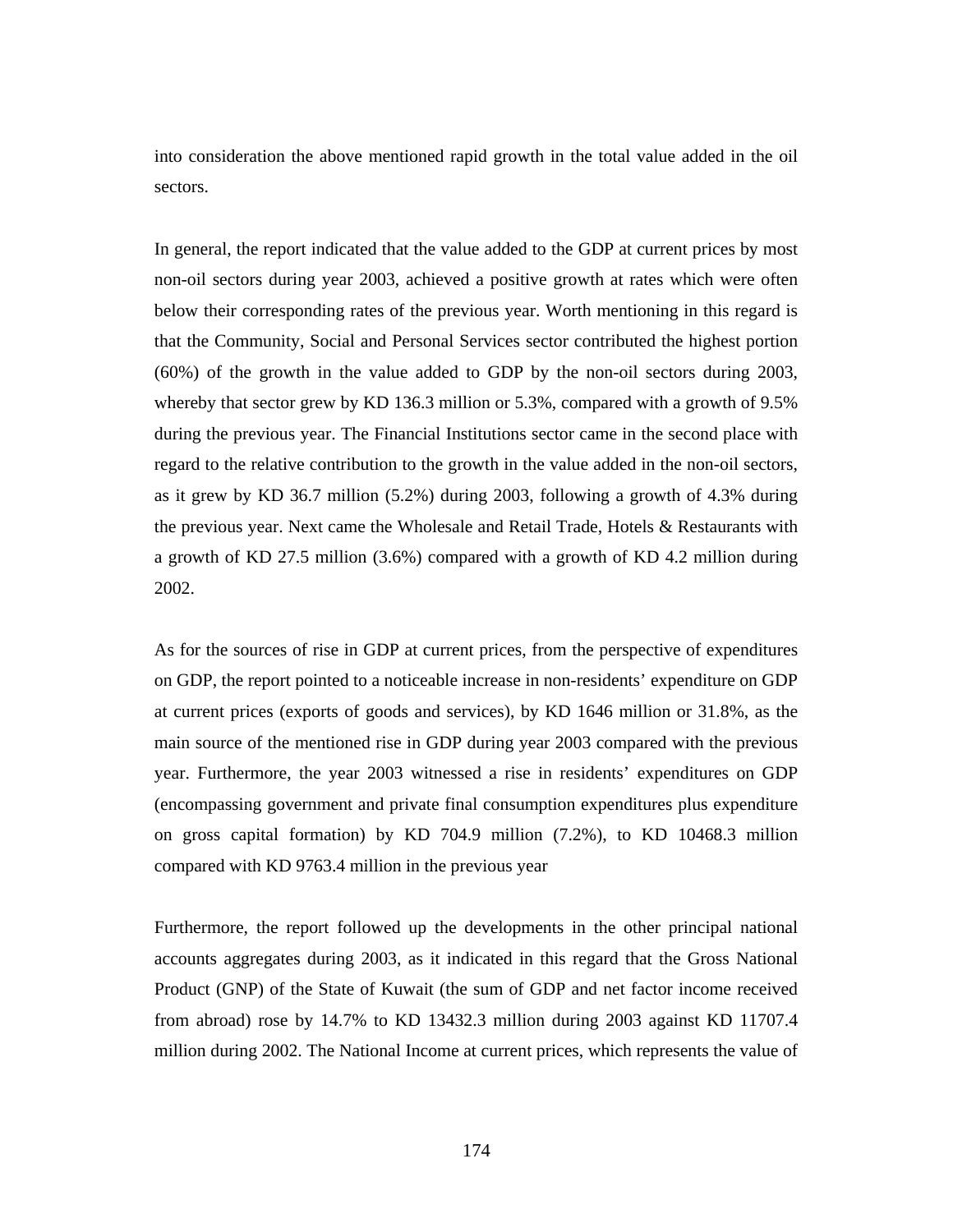the GNP adjusted to take account of provisions for fixed capital depreciation, rose during year 2003 by KD 1696.8 million or 15.1% to KD 12953.8 million during 2003, against KD 11257 million in the 2002. Consequently, the average per capita share of the GNP at current prices in the State of Kuwait rose by KD 451 (9.5%) to KD 5214.2 from KD 4763.2 during the previous year.

Furthermore, the first part of the report addressed the most important developments highlighted by the statistics on domestic price levels, which are represented in the developments in both the Consumer Price Index and Wholesale Price Index in the State of Kuwait during year 2003. Within this context, the report pointed to the stability of inflation rate in the State of Kuwait, expressed as the relative change in the Consumer Price Index (year 2000=100), at a level slightly beneath two percentage points, as that index rose slightly during 2003 to 1.2% compared with 0.5% during 2002. Most of this rise (70.8%) is attributable to the acceleration in the rise of price levels of goods constituting both the Housing services group (from 0.9% to 1.7%) and Food group (from 0.8% to 2.2%), during the years 2002 and 2003, respectively.

Additionally, the report pointed to the deceleration in the rise of the General Wholesale Price Index (year 1980=100) from 3.3% during year 2002 to 1.9% during year 2003, and illuminated the main sources of that decelerating rise. Within this context, the report highlighted that the mentioned deceleration in the rate of the rise in the General Wholesale Price Index during year 2003, compared with the previous year, is attributable to the decline in the rates of increase in the general level of wholesale prices of products under the Manufactured Products group (from 3.3% to 1.8%), and the Agricultural Products, Live Animals and Fish group (from 5.8% to 4.6%).

Analysis in the last portion of the first part focused on the observation and follow up of developments concerning population and labour force statistics during 2003. The report indicated, in this regard, the acceleration in the growth rate of the total population of the State of Kuwait, from 4.8% during 2002 to 5.2% during 2003. Regarding the sources of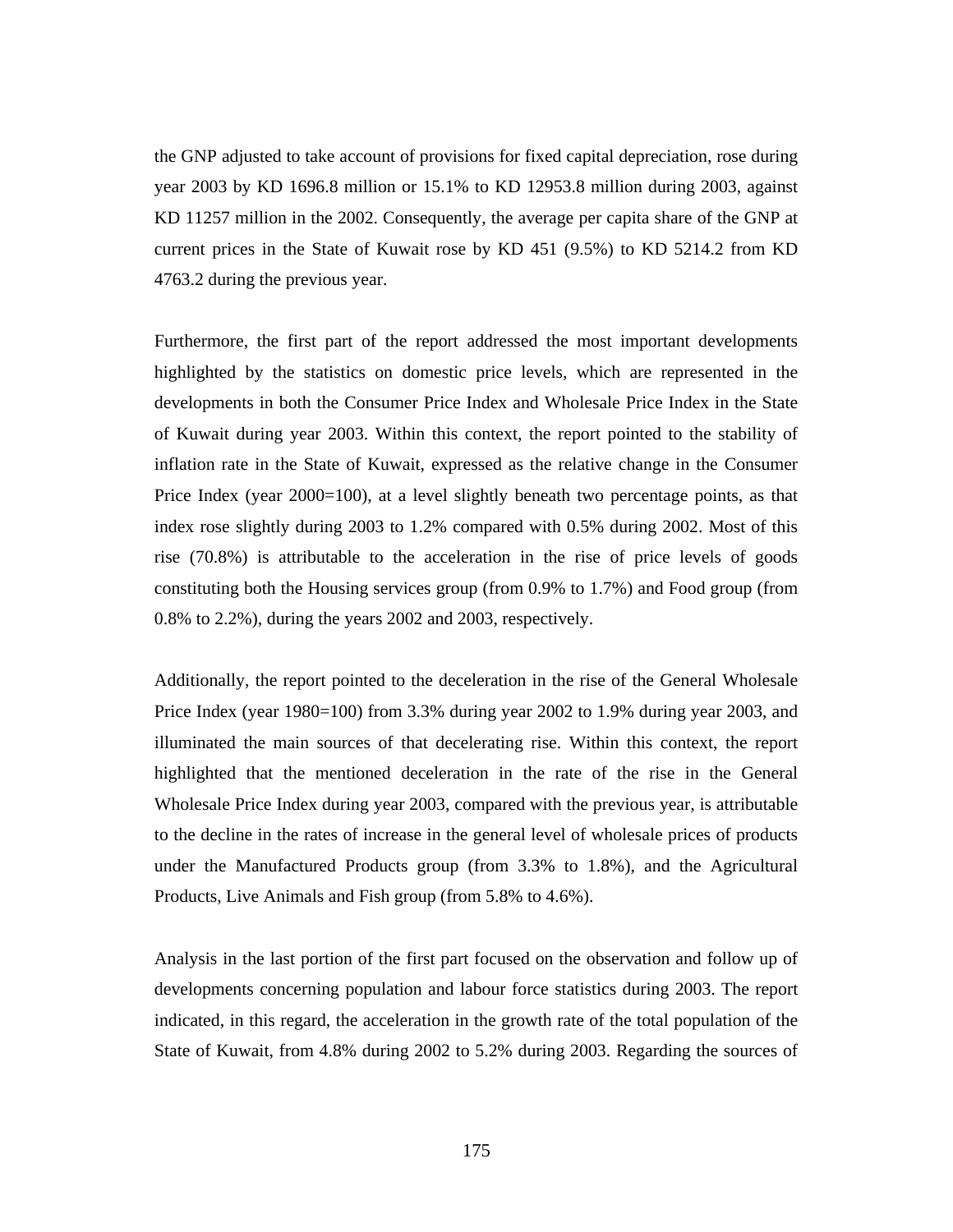the mentioned growth in the total population of the State of Kuwait, the report indicated that the largest portion (76.8%) of that growth was due to the growth in non-Kuwaiti population by 6.4% during 2003. Meanwhile, the growth rate of the Kuwaiti population reached 3.3%, which is close to the growth rate of 3.2% during the previous year.

The report also addressed in that section the developments concerning the demographic aspects of the country's population structure, particularly with regard to age distribution, crude participation ratios in the economic activity, and dependency ratios in the Kuwaiti and non-Kuwaiti populations, as it pointed specifically to the increase in the number of economically active Kuwaiti individuals, i.e. those aged between 15 years and under 60 years, by 4.1% during 2003 compared with 4% during year 2002.

With regard to the developments in the country's labour force, the report indicated that this labour force increased by 7.5% during 2003, compared to a growth of 7.3% in the previous year. This rise encompassed both the national labour force (5.2%) and expatriate labour force (8%) during year 2003. Consequently, the relative importance of the national labour force in the total labour force declined limitedly from 19.5% at end of year 2002 to 19.1% at end of year 2003. This was accompanied with the rise in the relative importance of the expatriate labour force from 80.5% to 80.9% at end of the two mentioned years, respectively. Within this context, the report indicated that the largest portion (95%) of the growth in the governmental sector labour force was essentially due to the rise in national labour force during 2003, while the contribution of the private sector in accommodating that rise was very limited. The largest portion (93.2%) of the growth in the private sector labour force during 2003 was essentially due to the increase in the numbers of expatriate labour in that sector during the mentioned year.

# **Second- Monetary Developments and Activity of CBK:**

The second part of the report focused on reviewing CBK's activity in drawing and implementing the monetary policy of the State of Kuwait, and analyzing the role played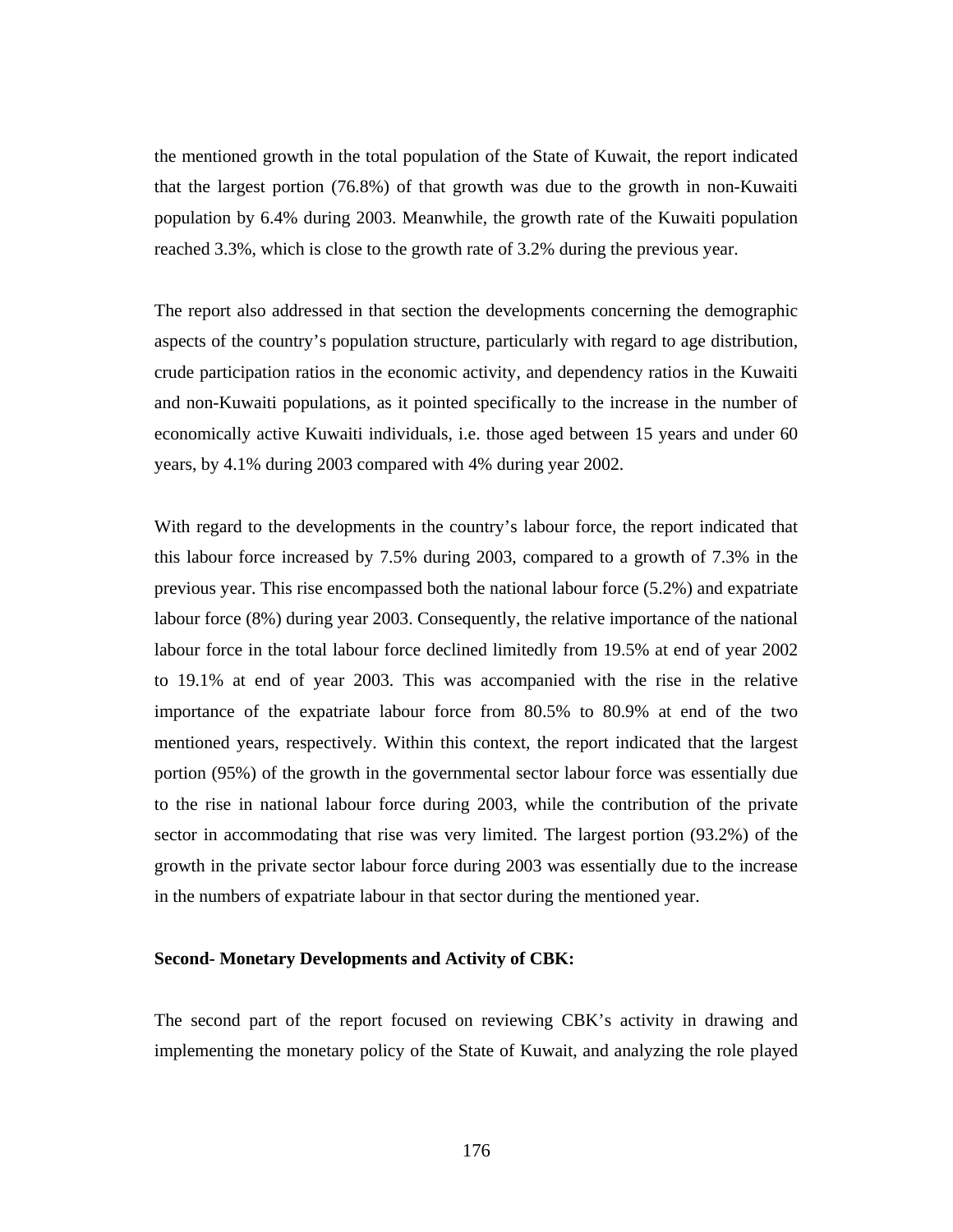by that policy in directing and adjusting the main monetary indicators and aggregates, in accordance with the firm establishment of the bases of monetary stability in the country and the enhancement of the opportunities and elements of self-generated growth in the national economy, within the framework of the State general economic policy. The report also followed up the developments concerning CBK's activity in the supervision and oversight of the banking and financial system units, and its role in directing and rationalizing the credit policy of banks and investment companies subject to its supervision, within its efforts aimed at generating an atmosphere that contributes to further strengthening these units and ensuring the soundness of their financial positions, in line with the prudent banking and financial practices.

The main aspects presented in this report on CBK's efforts within the monetary policy aimed at firmly establishing the atmosphere of monetary stability, enhancing the opportunities and elements of self-generated growth in the country, and developing the main monetary indicators and aggregates during 2003, can be summarized in the following:

1- The developments in the trends of money supply and its components within the aggregate monetary position of CBK and local banks during year 2003, reflect a significant aspect of CBK's activity in regulating the levels of domestic liquidity and its role in influencing these developments, to ensure their alignment with the considerations concerning the maintenance of monetary stability and the developments in the country's economic activity. Within this context, the report pointed to the continued acceleration in the growth rate of money supply in its broad definition (M2) for the fifth consecutive year, to KD 10401.2 million at end of year 2003 against KD 9646.3 million at end of the previous year, i.e. an increase of KD 754.9 million or 7.8%, compared with a growth of 4.8% during 2002. This increase reflects the sum of the rise in both Money (M1) by KD 544.8 million (26.4%) and Quasi-money by KD 210.1 million (2.8%) at end of year 2003, compared with end of the previous year. Factors affecting changes in money supply (M2) reflect the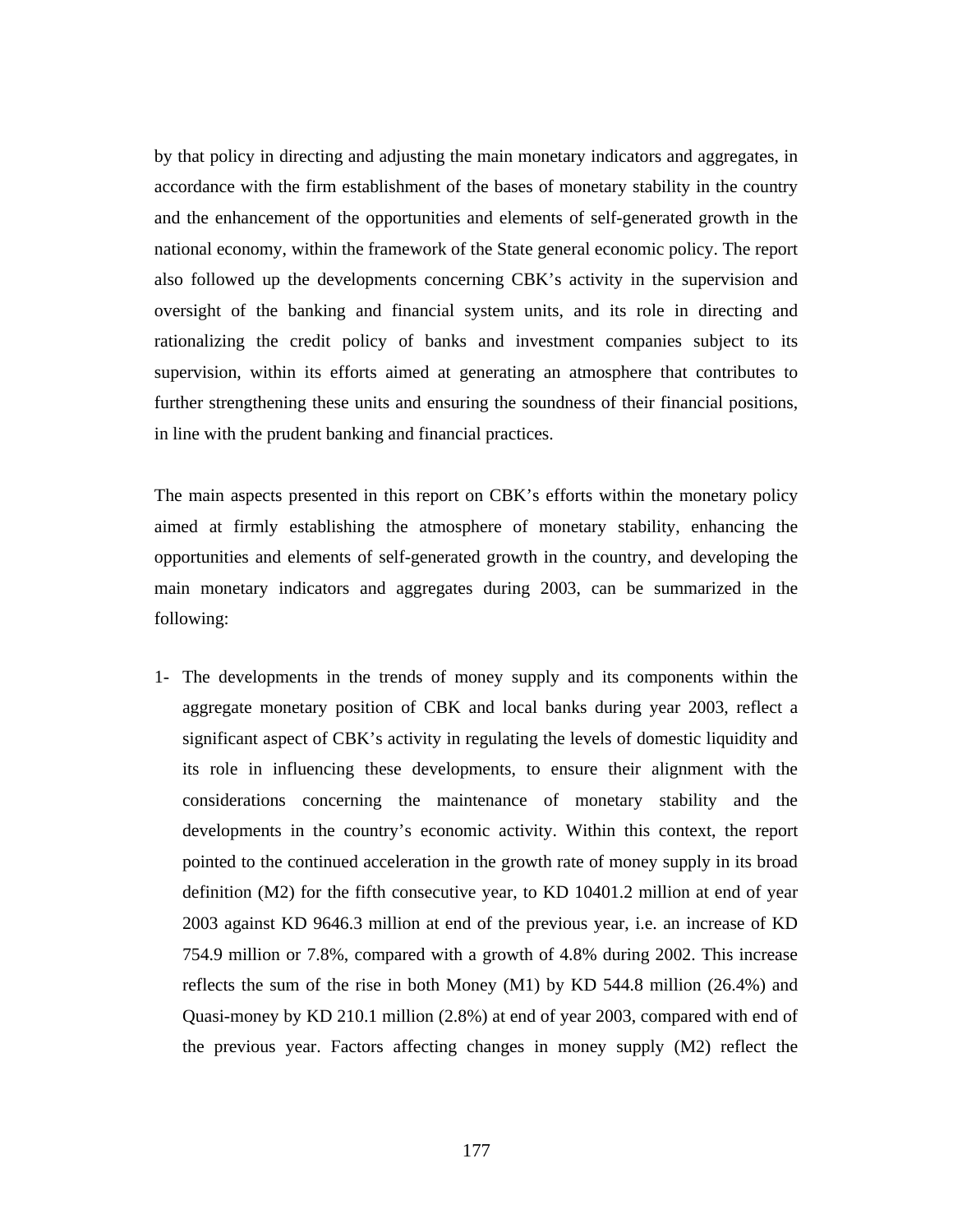outcome of the increase in net domestic assets (essentially, claims on the private sector) by KD 1218.4 million or 18.1% (from KD 6716.1 million to KD 7934.5 million) on the one hand, and the decline in net foreign assets (essentially with CBK) by KD 463.4 million or 15.8% (from KD 2930.2 million to KD 2466.7 million) on the other.

- 2- The developments in domestic interest rates during year 2003 clearly reflect CBK's efforts with regard to influencing the structure and levels of domestic interest rates on the Kuwait dinar, in line with the developments in the domestic economic activity on the one hand, and the developments in interest rates on major currencies on the other. Within this context, CBK maintained during 2003 the discount rate at its end-ofprevious-year level of 3.25%, without change. Accordingly, the domestic interest rates structure was unchanged during 2003. With the stability of CBK's discount rate during 2003, the average interest rates on KD deposits at local banks continued to decline in 2003; nonetheless, an adequate margin remained in favor of interest rates on KD deposits compared to the interest rates on US dollar deposits, thus maintaining the attractiveness of the national currency (KD) as a main store of domestic savings.
- 3- The follow-up of developments in the exchange rate of the Kuwaiti dinar against the major currencies indicates that the exchange rate of the Kuwaiti dinar maintained its relative stability against these currencies during 2003, under the exchange rate policy of pegging the Kuwaiti dinar to the exchange rate of the US dollar within specific margins, noting that CBK started applying that policy as of the beginning of 2003, according to the Decree No. 266 of year 2002, issued on 15 October 2002, concerning the KD exchange rate policy.

Within this context, the report indicated that the application of this new policy contributed to the relative stability of the KD exchange rate against the major currencies during year 2003. Specifically, the report indicated that the movements of the US dollar exchange rate against the Kuwaiti dinar were stable within narrow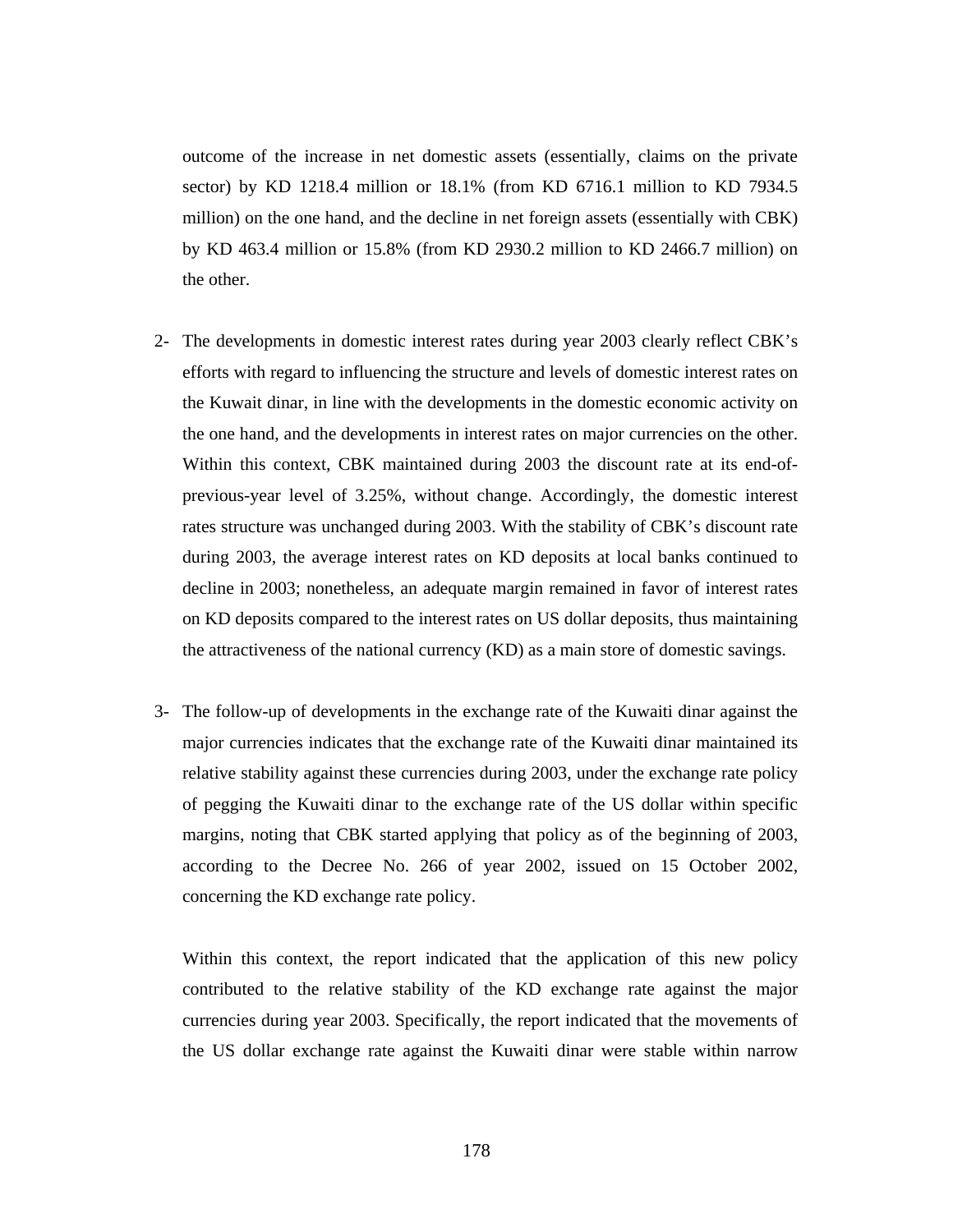margins, as the arithmetical difference between the highest and lowest exchange rate of the US dollar against the dinar at month-end during year 2003, did not exceed 7.11 fils (2.4%). Meanwhile, the exchange rate of the US dollar against the other major currencies fluctuated within relatively broader margins, as the arithmetical difference between the highest and lowest exchange rates of the US dollar reached 19.4% against the Euro, 14.1% against the Sterling pound, and 13.6% against both the Swiss franc and the Japanese yen.

- 4- The growth rate of the utilized portion of the cash credit facilities extended by local banks to the various domestic economic sectors accelerated during year 2003, whereby these facilities reached KD 8501.9 million at end of that year against KD 6954.3 million at end of 2002, i.e. a growth of KD 1547.6 million or 22.3%, compared to a growth of KD 828.1 million or 13.5% during the previous year. This growth encompassed most domestic economic sectors, excluding a decline in the cash credit facilities extended to the Industry sector (by KD 15.6 million or 2.9%). The increase was concentrated in the Personal Facilities sector (KD 814.6 million or 31%), the economic sectors recorded under the 'Others' item (by KD 262.5 million or 72.8%), the Construction sector (by KD 159.8 million or 35.2%), and the Realestate sector (KD 154.5 million or 11.9%), at end of year 2003 compared with end of the previous year.
- 5- The developments in the balances of public debt instruments during year 2003 indicate the continuation of CBK's efforts which started since November 1987 in the management of public debt instruments (Treasury Bills and Treasury Bonds) on behalf of the Ministry of Finance. The CBK uses these instruments in regulating the levels of domestic liquidity through the open-market operations of both the primary market for issuing Treasury Bills and Bonds, and the secondary market for trading (buying and selling) these instruments. In this regard, the report indicated that CBK made in year 2003, thirty-three issues of Treasury Bills with a nominal value of KD 3030.5 million, and fourteen issues of Treasury Bonds with a nominal value of KD 1370 million. During year 2003, thirty-eight previous issues of Treasury Bills with a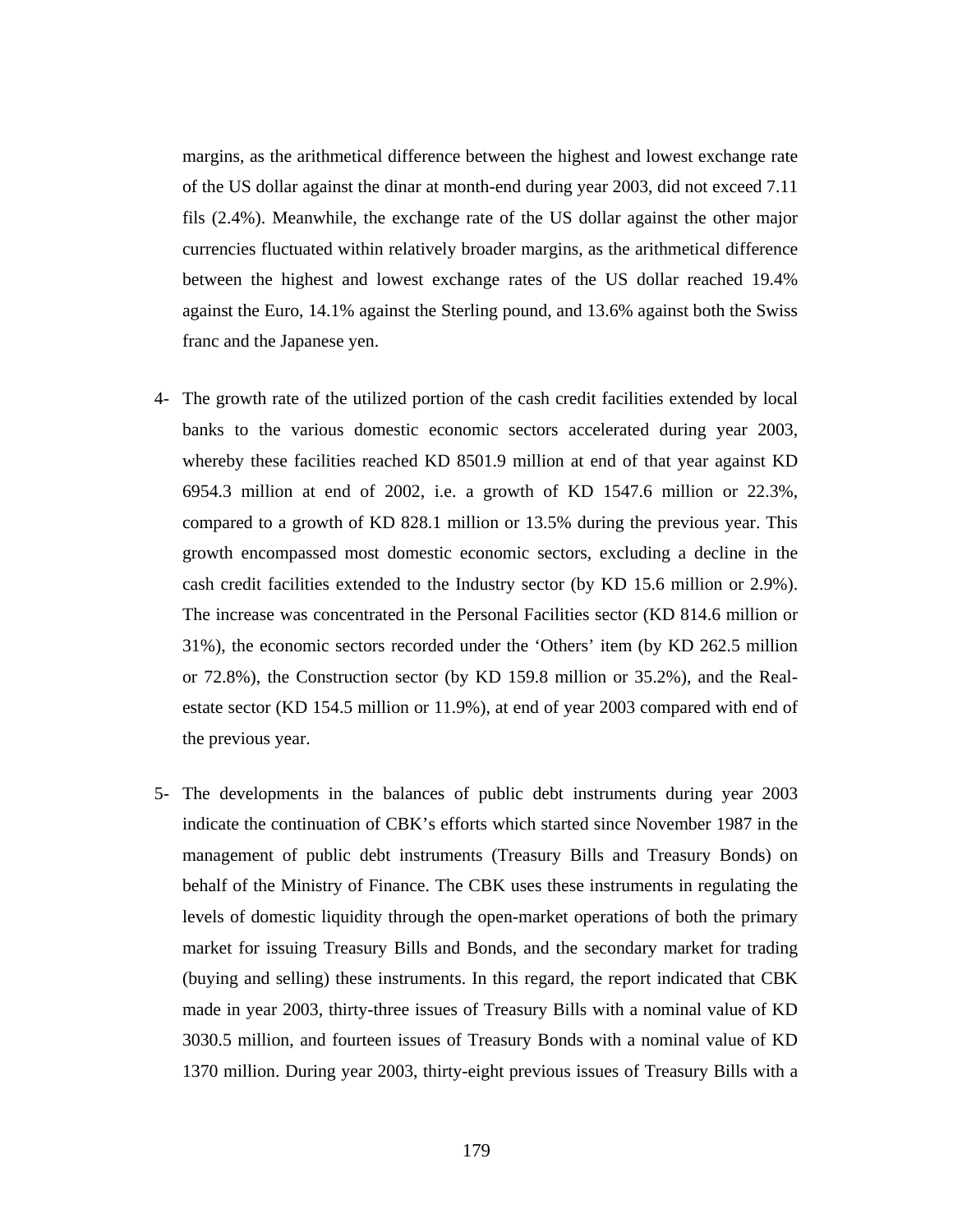nominal value of KD 3395 million, and eleven previous issues of Treasury Bonds with a nominal value of KD 1010 million matured. Consequently, the total outstanding balance of Public Debt Instruments declined by KD 4.5 million (0.2%) to KD 2460.5 million at end of year 2003, against KD 2465 million at end of the previous year.

- 6- The developments in the activities of the local interbank KD-deposit market during year 2003 reflect CBK's continued efforts with regard to deepening the money market's activity, along with CBK's keenness on increasing the benefits that the various financial institutions dealing in that market can derive from the opportunities it offers in the management of their own liquidity positions. Within this context, the report indicated that the volume of transactions in the interbank KD-deposit market of local banks reached KD 17.7 billion during year 2003 against KD 18.6 billion during the previous year, i.e. a decline of 4.8%. The largest portion (82.7%) of the activity in the interbank deposit market during year 2003 was concentrated in maturities not exceeding one month. This development is consonant with the nature of the role played by that market, which is that of providing mechanisms and channels for using the liquidity exceeding the operating needs of some local banks and exchanging it with other banks facing short-term liquidity shortages. Additionally, the report highlights the role played by CBK with regard to absorbing the excess liquidity with some local banks, through accepting deposits from these banks, for a total of KD 9 billion during year 2003 against KD 19.6 billion during year 2002, i.e. a decrease of KD 10.6 billion or 54.6%.
- 7- Within the context of following up the developments in the repayment of purchased debts, according to the provisions of the Law No. (41) for year 1993 and its amendments, the report indicated that the amounts collected reached KD 2296.4 million at end of year 2003. In this regard, the balance of Purchased Debt Bonds reached KD 821 million at end of year 2003, against KD 1009.1 million at end of year 2002, i.e. a decline of KD 188.1 million or 18.6%.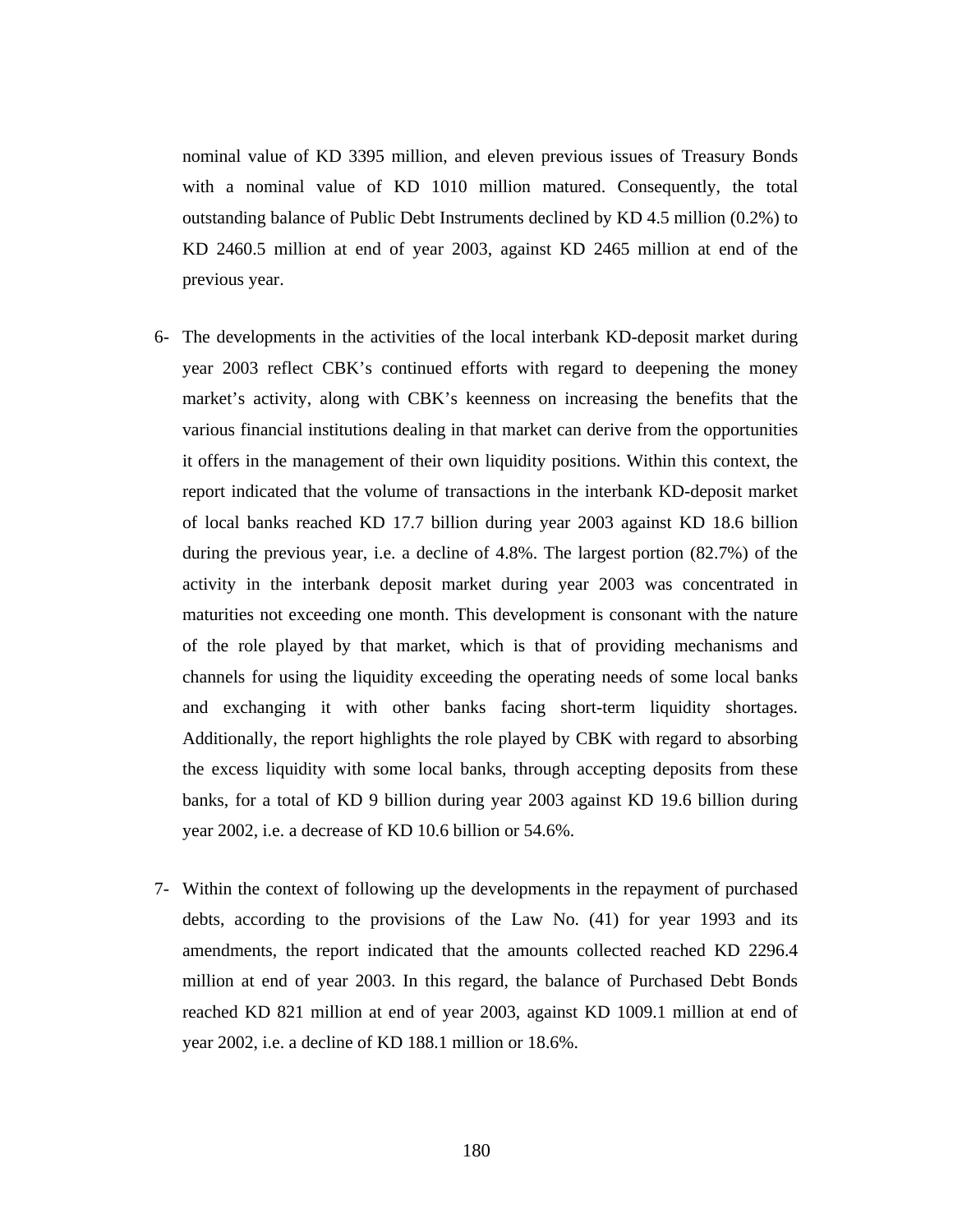8- The circulars, instructions, and regulations issued by CBK during year 2003 to the units subject to its oversight, reflect CBK's continued efforts in rationalizing the credit policies of banks and investment companies subject to its supervision, along with ensuring the soundness of the financial positions of these units in line with the relevant sound banking practices and customs. Within this context, the report indicated that, in addition to on-site inspection, off-site monitoring, and the development of systems of preventive and prudential supervision over the activity of the banking and financial system units, CBK issued several circulars, instructions and regulations during 2003, notably with regard to local banks' foreign exchange transactions, the instructions regarding credit facilities extended for the execution of works and projects outside the State of Kuwait, the approval of the banking risks system and the rules issued regarding its application, the initiation of the application of a system based on the ROCA method, for assessing the performance of foreign banks' branches operating in the State of Kuwait, and the guiding principles on sound practices in the management and supervision of operating risks in banks.

## **Third- Financial Indicators of the Banking and Financial Sector:**

The third part of the economic report analyzed the aggregate balance sheet of local banks, local investment and exchange companies, and investment funds subject to CBK's supervision and oversight, and derived key financial indicators for the monitoring and assessment of the developments in the performance of these units during year 2003 on the one hand, along with ascertaining their financial positions at end of that year, on the other. The main developments witnessed in the financial indicators of the banking and financial system during 2003, as highlighted in the report, can be summarized as follows:

1- The total aggregate balance sheet of local banks grew markedly to KD 18818.1 million by end of year 2003, above its level of KD 17063.7 million at end of year 2002, i.e. a growth of KD 1754.4 million (or 10.3%), following a growth of 13.3% at end of 2002. Several factors contributed to that accelerated growth, chief among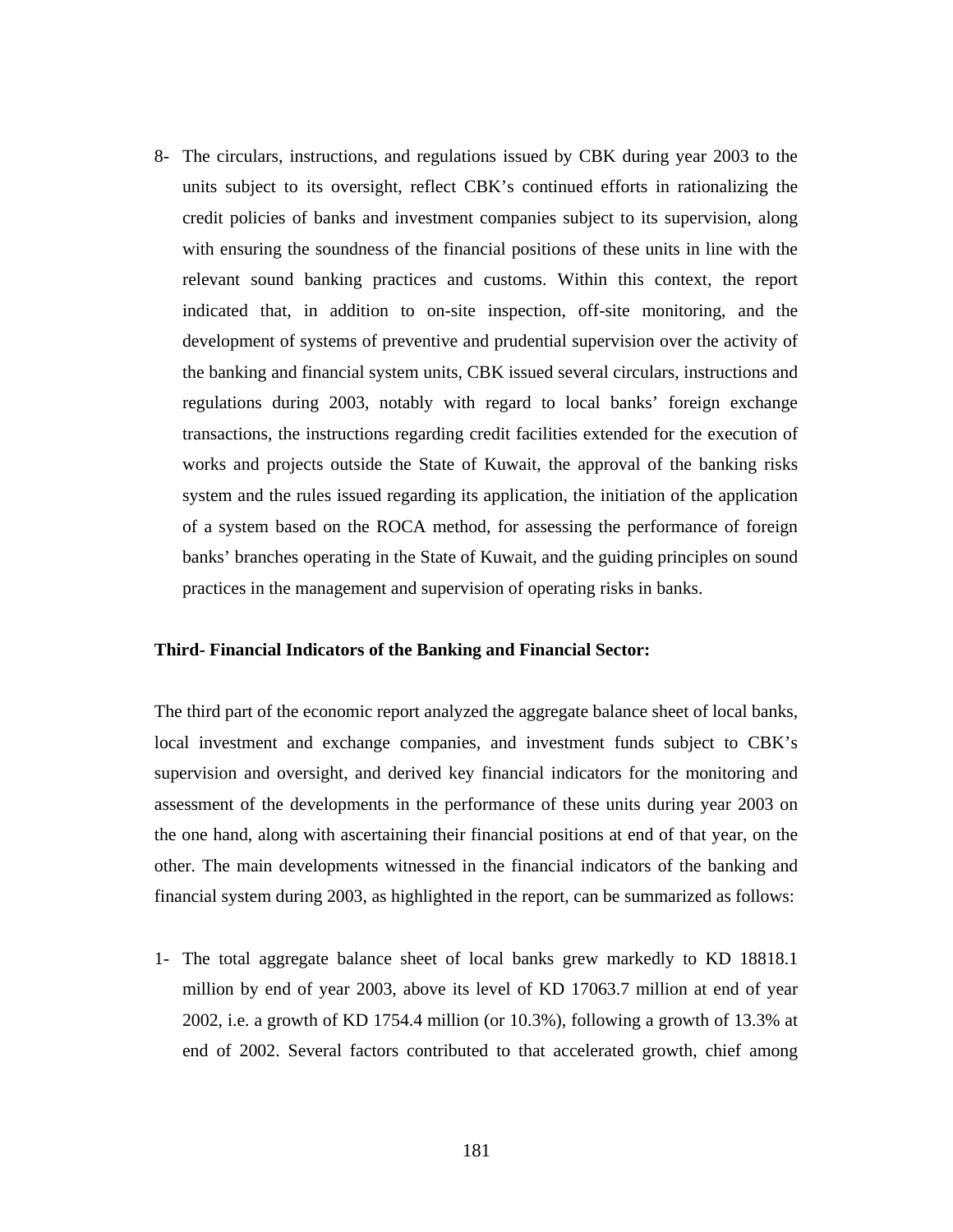which was the growth in the balances of private sector's deposits with local banks, both in KD and foreign currency, and the increase in government deposits and shareholders' equity on the liabilities side. Against this growth in liabilities, local banks witnessed an increase in assets, particularly in their claims on the private sector (in the form of credit facilities extended to residents, local banks' investments in domestic shares and bonds and other non-financial domestic assets).

In parallel with these main developments -and through the analysis of the relative distribution of the elements of the aggregate balance sheet of local banks- the report highlighted, in its review of the assets side in that balance sheet, the continued dominance of three main items in the structure of assets, namely claims on the private sector, claims on the government and foreign assets. The collective relative importance of these three items in the total assets reached 79.4% at end of year 2003, noting that the relative importance of claims on the private sector displayed a general upward trend (from 45.9% at end year 2002 to 50.3% at end of year 2003).

With regard to the liabilities side in the aggregate balance sheet of local banks, which reflects the main financing sources available to these banks, the report indicated -through its monitoring of the developments witnessed in the relative distribution of the elements of liabilities during year 2003- the continued dominance of the private sector deposits in the structure of liabilities, despite the decline in relative importance of these deposits during that year. Specifically, the relative importance of the private sector deposits declined from 53.9% of the total aggregate balance sheet of local banks at end of year 2002 to 52.6% at end of year 2003. On the other hand, an increase was recorded in the relative importance of interbank deposits of local banks (from 13% to 15.3%), shareholders' equity (from 10.4% to 10.7%) and other liabilities (from 9% to 9.5%), between the end of the two mentioned years, respectively.

Also, through its analysis of the performance of commercial and specialized local banks (in addition to the Kuwait Finance House) during year 2003, against the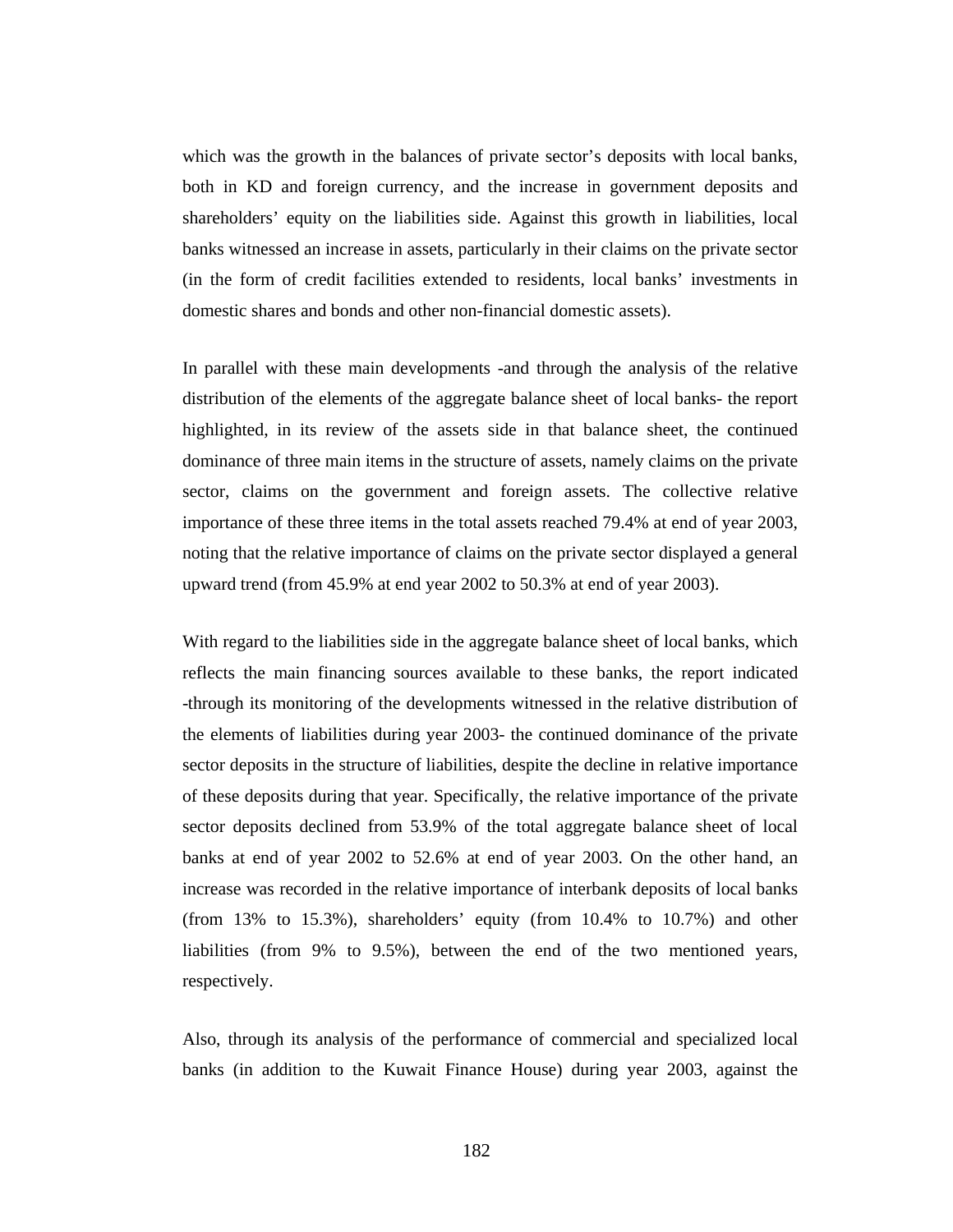recognized banking standards and indicators in relation to the rates and ratios of liquidity, adequacy of shareholders' equity, uses of funds and profitability, the report indicated the decline of liquidity standards, along with the rise in the uses of funds and adequacy of shareholders' equity standards, at end of year 2003 compared with end of year 2002.

Regarding profitability standards, the report indicated that local banks continued to achieve rising profit levels, as it clarified that the net profits realized by these banks rose from KD 307.6 million during year 2002 to KD 372.7 million during year 2003, i.e. a growth of KD 65.1 million (21.2%), which led to a rise in the ratio of net profits to total shareholders' equity (from 17.4% to 18.6%), total assets (from 1.8% to 2%) and paid-up capital (from 42.9% to 50.5%) between the two mentioned years, respectively. Concerning the capital adequacy ratios (solvency) of local banks, the report pointed to the stability of these ratios at levels distinctly higher than the minimum requirements according to international recommendations in this regard, particularly the "Basle Committee" recommendations. The average capital adequacy ratio for all commercial and specialized banks subject to CBK's supervision reached 18.4% at end of year 2003 against 19.7% at end of the previous year, noting that the minimum requirement for the capital adequacy ratio is 8%, according to the "Basle Committee" recommendations, and 12% according to CBK's instructions.

2- The follow-up of developments in the performance of local investment companies subject to CBK's supervision, during year 2003, indicates the continuation of these companies' efforts in firmly establishing the structures of their sources and uses of funds on balanced bases and in line with the developments in the domestic and external economic and financial conditions. The number of local investment companies registered with CBK and subject to its supervision reached 40 companies (of which 12 investment companies operating according to the provisions of the Islamic Sharia) at end of year 2003, i.e. the addition of two new companies, compared to end of the previous year. The total aggregate balance sheet of 39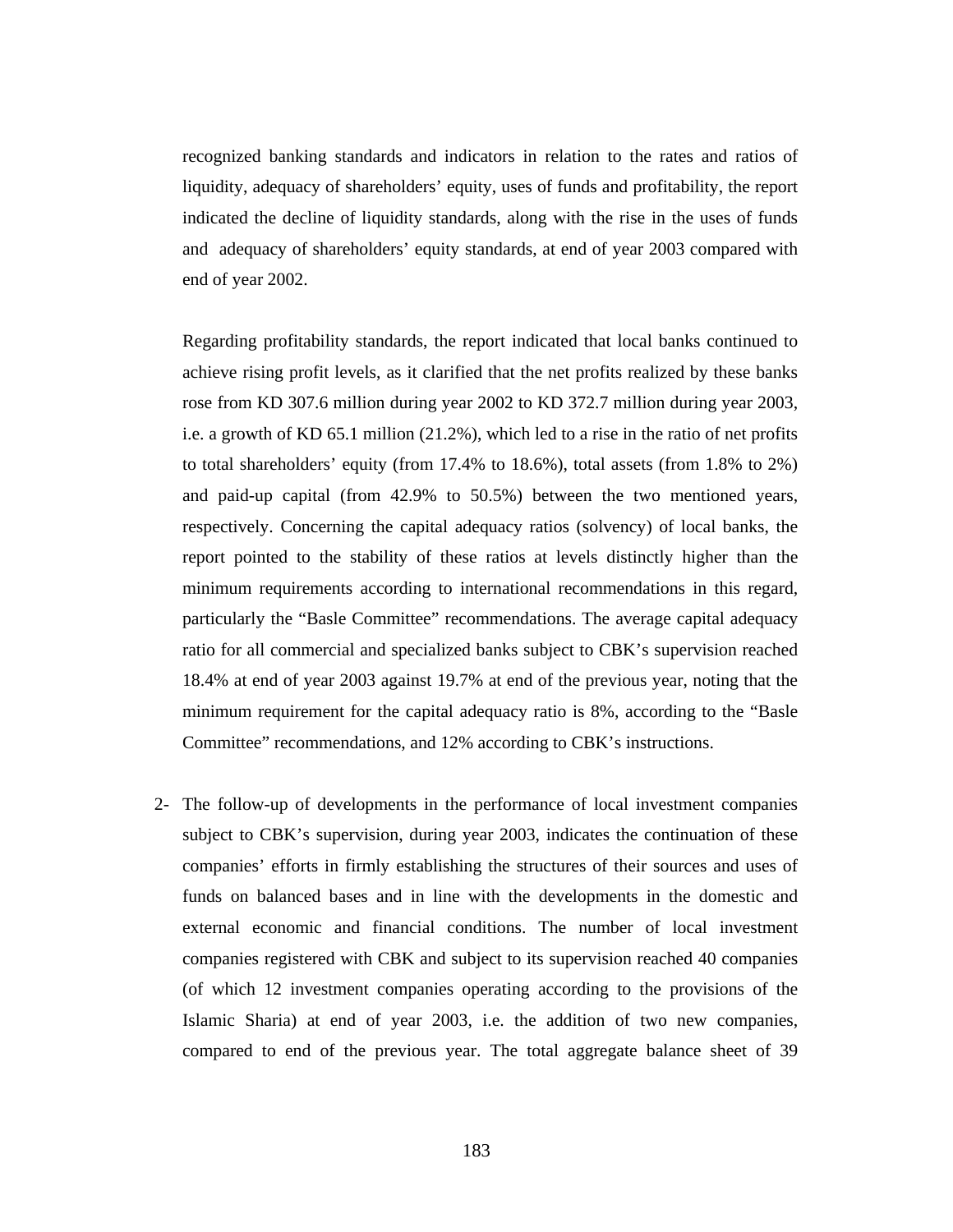investment companies whose financial data were available with CBK (of which 27 conventional investment companies and 12 Islamic Investment companies) reached KD 5327.3 million at end of year 2003.

In continuation of the approach adopted in the analysis of the performance of investment companies, starting with the economic report of year 2001, this part of the economic report distinguished between the conventional investment companies and those investment companies operating according to the provisions of the Islamic Sharia. **With regard to conventional investment companies for which comparative data were available for the period 2001-2003 (24 companies)**, the report indicated that the total aggregate balances sheet of these companies rose to KD 3982.7 million at end of year 2003, compared with KD 3230.2 million at end of the previous year, i.e. an increase of KD 752.5 million or 23.3%. On the assets side in the aggregate balance sheet of these companies, the mentioned growth encompassed most elements of assets items, excluding the decline in cash and balances with local banks (by KD 28.3 million or 21.6%), which led to the decline of its relative importance in the total assets (from 4.1% to 2.6%), between the ends of years 2002 and 2003, respectively. Furthermore, a decline was recorded in the relative importance of foreign assets (from 64.6% at end of 2002 to 60.6% at end of 2003). In return, a rise was recorded in the relative importance of the main other elements of assets in the aggregate balance sheet of conventional investment companies, particularly the balances of domestic investments (from 14.6% to 20%), between the ends of years 2002 and 2003 respectively.

Data on the relative distribution of the elements of liability in the aggregate balance sheet of local conventional investment companies reflect the continued significance of financing from external sources on the liabilities side, with a relative importance of 37.9% at end of year 2003, against 43% at end of the previous year. Also, the relative importance of the "Capital and Reserve" item in the total liabilities declined from 30.4% to 29.6%, at end of years 2002 and 2003 respectively. In return, a rise was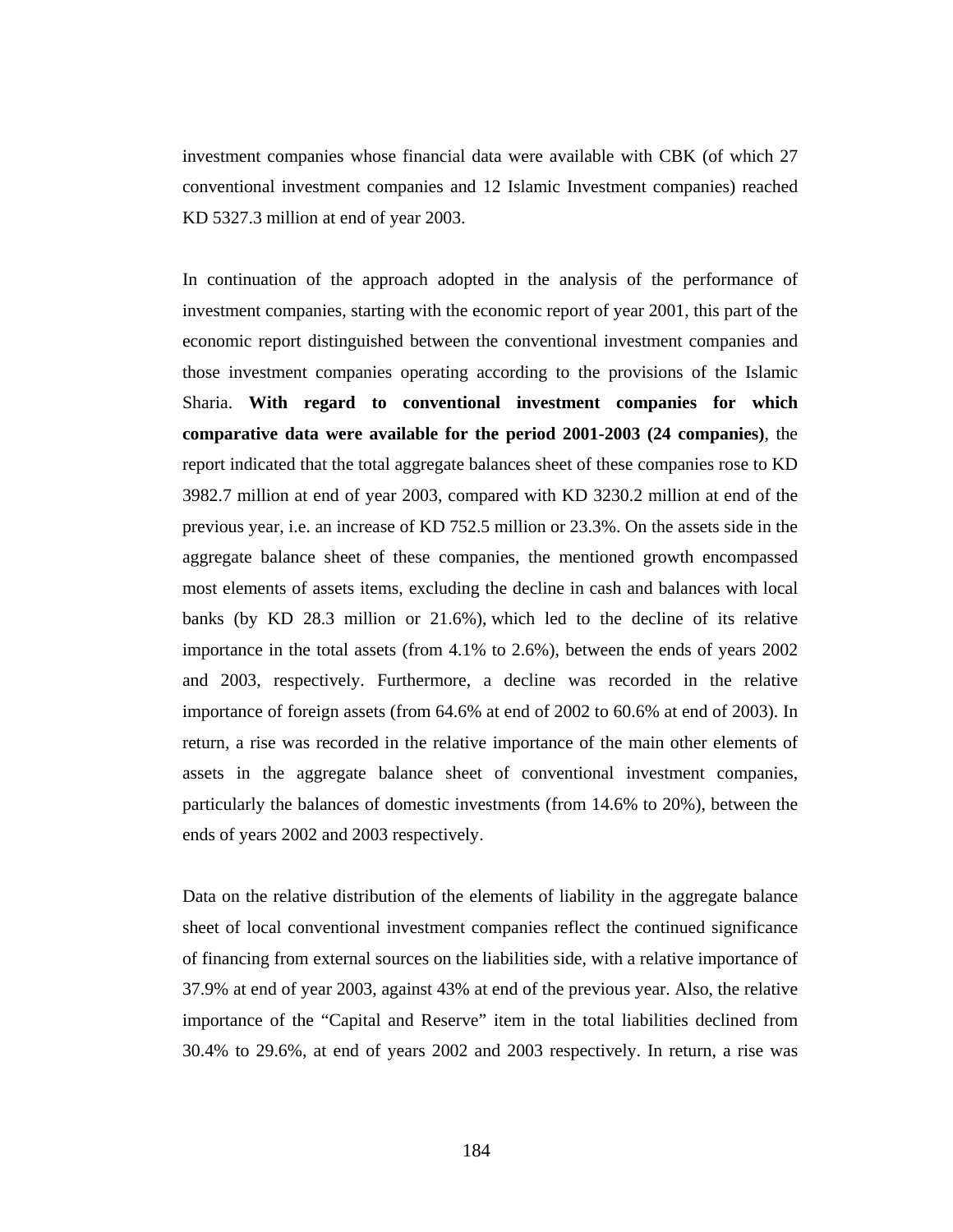recorded in the relative importance of bonds issued by conventional investment companies (from 2.3% to 4.1%), other liabilities (from 9.1% to 13%) and financing from residents (from 12.8% to 15%) between the two mentioned periods, respectively,

**As for local investment companies operating according to the provisions of the Islamic Sharia (11 companies),** the report indicated a tangible rise in the total aggregate balance sheet of these companies, from KD 879.9 million at end of year 2002 to KD 1182 million at end of year 2003, i.e. an increase of KD 302.2 million or 34.2%. That increase encompassed most assets' items in the aggregate balance sheet of local Islamic investment companies, particularly the 'Other Assets' item which rose by KD 108 million or 82.7% (equivalent to 35.7% of the mentioned growth in the total aggregate balance sheet of these companies) at end of year 2003, compared with end of year 2002. This led to the rise of the relative importance of this item to 20.2% from 14.8% at end of the mentioned years, respectively. On the liabilities side, the largest portion (45.3%) of the mentioned increase in the total aggregate balance sheet of the Islamic investment companies reflected the increase in the 'Other Liabilities' by KD 137 million (61.6%), which led to the rise of the relative importance of this item in the total liabilities from 25.3% at end of year 2002 to 30.4% at end of year 2003.

3- The report also addressed in that part, and for the third consecutive year, some financial indicators of the investment funds registered with CBK and subject to its supervision. These funds continued to increase in number during 2003, reaching 48 funds at end of that year, against 33 funds at end of year 2002, within a development reflecting the tangible increase in these funds domestically. The total assets of investment funds for which data were available (40 funds) reached KD 1685.6 million at end of year 2003 from KD 1015.6 million (for 24 funds) at end of year 2002. Within this context, the report pointed that the financial indicators of investment funds displayed a tangible improvement during year 2003 compared with the previous year, particularly those indicators related to profitability ratios.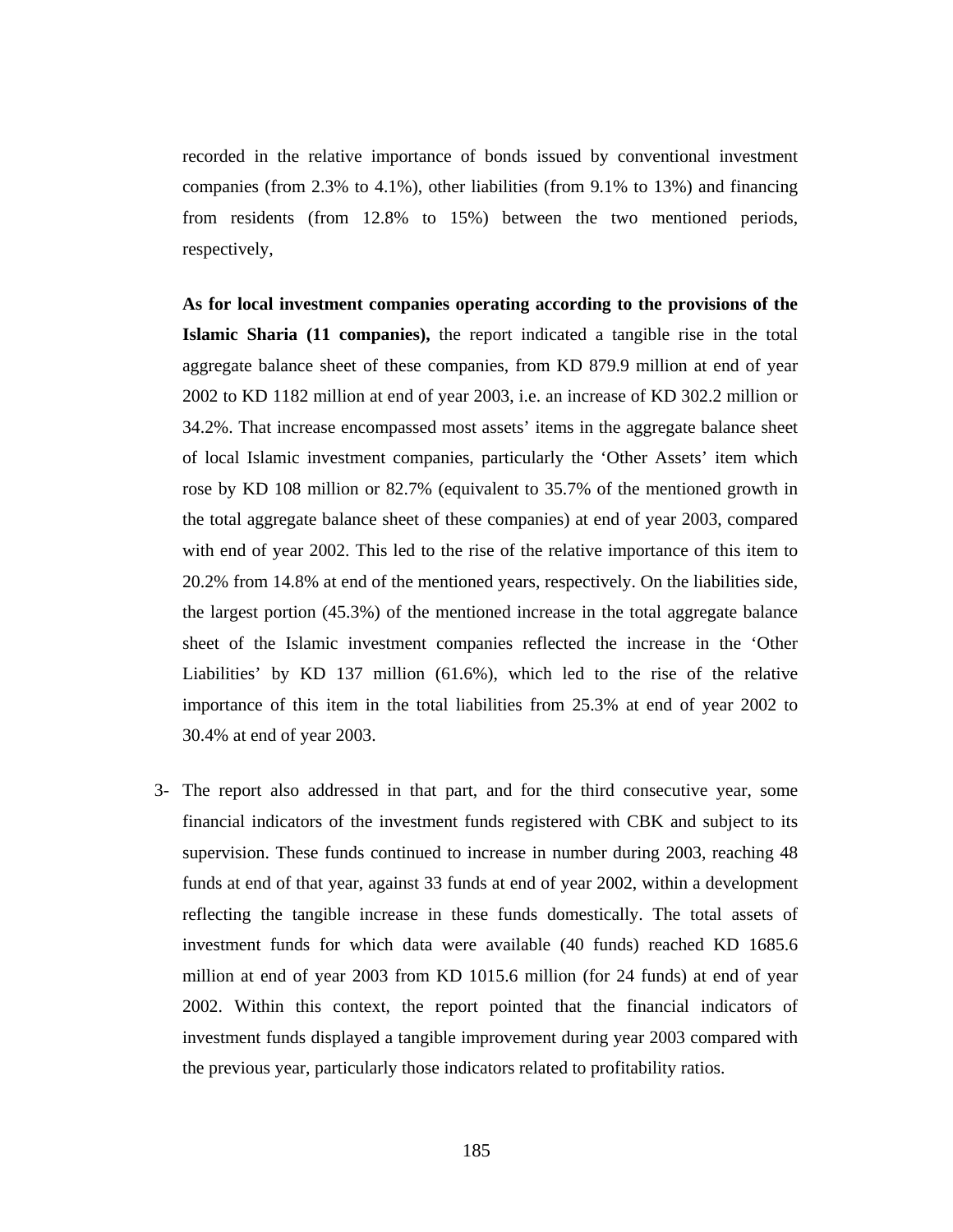4- The total aggregate balance sheet of 28 local exchange companies registered with CBK and for which comparative data were available (for the years 2001-2003) reached KD 57.1 million at end of year 2003, against KD 57.8 million at end of the previous year, i.e. a decline of KD 0.7 million or 1.2%. This decline in the assets side of the aggregate balance sheet of local exchange companies, encompassed most elements of assets, excluding cash and cash assets which rose by KD 0.8 million (11.4%), from KD 6.6 million at end of year 2002 to KD 7.4 million at end of year 2003. Indicators derived from the aggregate balance sheet of local exchange companies point to the rise of the average ratio of liquidity to total assets of these companies, from 49.9% at end of year 2002 to 57% at end of year 2003. Additionally, the profitability ratios of local exchange companies witnessed a tangible improvement during 2003, as the ratio of net profits to partners' equity rose from 5.9% at end of year 2002 to 12.5% at end of year 2003. The report also indicated that the capital adequacy level in local exchange companies -represented in the ratio of partners' equity to total assets, without weighting by related risksincreased from 56.6% at end of 2002 to 63.9% at end of 2003.

## **Fourth- Developments in Public Finance:**

The report addressed in its fourth part the developments in public finance during year 2003, as reflected by data on the general budget of ministries and governmental bodies. For that purpose, the report followed up the developments in the actual budgetary revenues and expenditures for the fiscal year 2002/03, along with presenting the revenue estimates and allocations for expenditures for the fiscal year 2003/04, which covers the period (1/4/2003– 31/3/2004) and the portion actually executed thereof during the period (1/4/2003–31/12/2003).

With regard to the developments in public finance, as reflected by the closing account data for the fiscal year 2002/03, the report indicated that the actual budgetary revenues collected during the mentioned fiscal year reached KD 6219 million, thus recording a rise of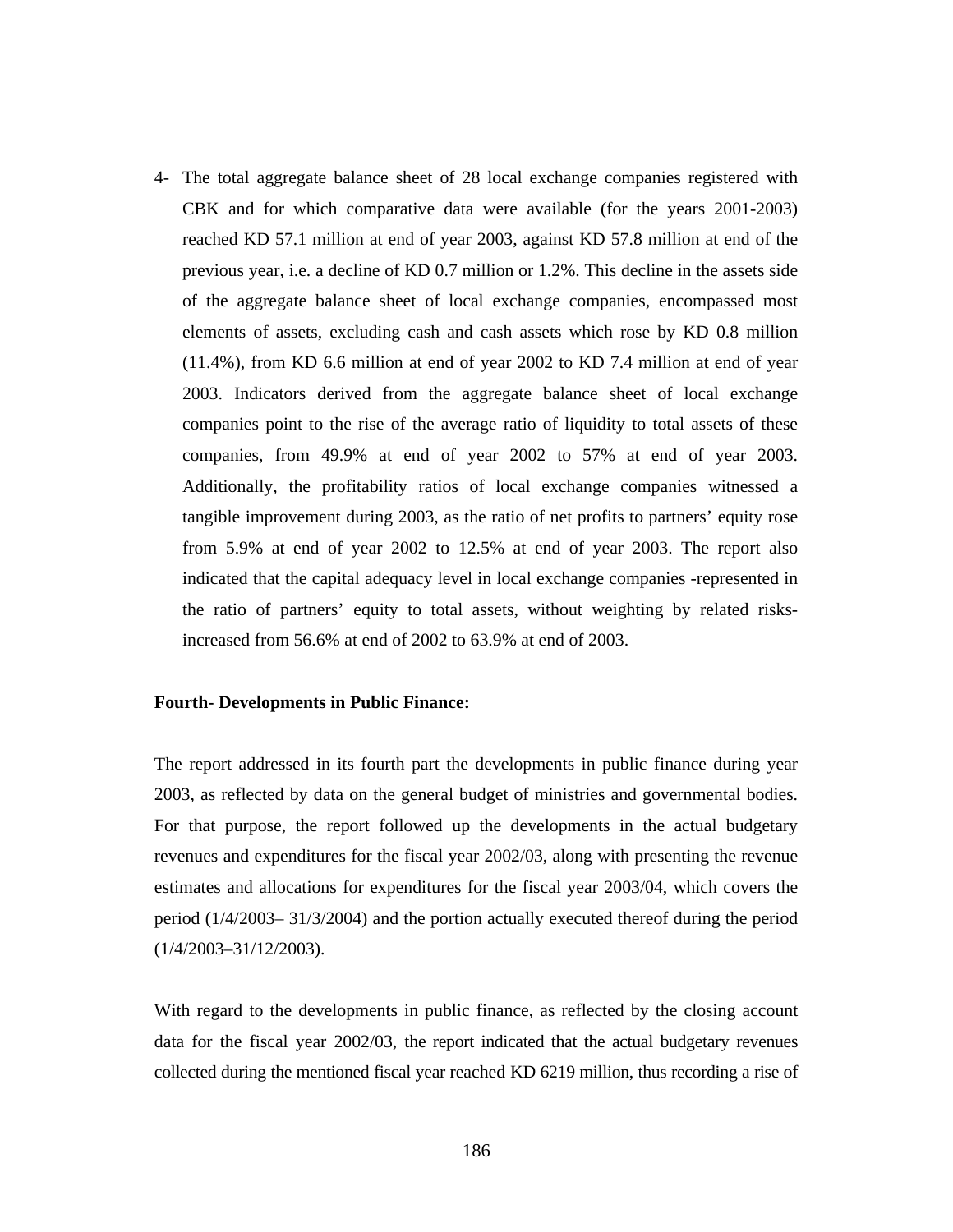KD 2697.3 million or 76.6% above their budgetary estimates for that fiscal year. That rise is attributable to the rise in world oil prices during the fiscal year 2002/03, and the ensuing increase in actual budgetary oil revenues despite the decline in quantities of produced oil, to KD 5498.5 million during the mentioned fiscal year, i.e. a rise of KD 2529 million or 85.2% compared to their budgetary estimates of KD 2969.5 million for that fiscal year. Furthermore, the actual budgetary non-oil revenues collected during the fiscal year 2002/03 recorded an increase of KD 168.4 million (or 30.5%) above their budgetary estimates of KD 552.2 million for the same fiscal year, thus reaching KD 720.5 million. This rise essentially reflects the tangible increase of KD 143.7 million or 211.7% in the collected miscellaneous revenues and charges (under the seventh chapter) to KD 211.7 million during the fiscal year 2002/03, against their budgetary estimates of KD 67.9 million for that fiscal year.

As for the actual budgetary expenditures for the fiscal year 2002/03, the report indicated that these expenditures totaled KD 4927.4 million, according to the closing account for the mentioned fiscal year, thus realizing a saving of KD 520.8 million or 9.6% on their budgetary allocations estimated at KD 5448.2 million for that fiscal year. This saving resulted from the decline of actual budgetary expenditures below their allocations for all chapters of the general budget, particularly under the fifth chapter (miscellaneous expenditures and transfer payments) by KD 214.5 million (8.5%), and the fourth chapter (construction projects and public acquisitions) by KD 208.6 million (31.1%). The saving realized in actual expenditures under both above mentioned chapters represents 81.2% of the total saving realized in actual budgetary expenditures for the fiscal year 2002/03 on their allocations for that fiscal year.

As a result of the above mentioned developments on both sides of actual revenues and expenditures, the closing account for the fiscal year 2002/03 realized an actual surplus of KD 1291.6 million, before deducting the allocations for the Reserve Fund for Future Generations, compared to an estimated deficit of KD 1926.5 million within the revenue estimates and allocations for expenditures in the general budget for that fiscal year.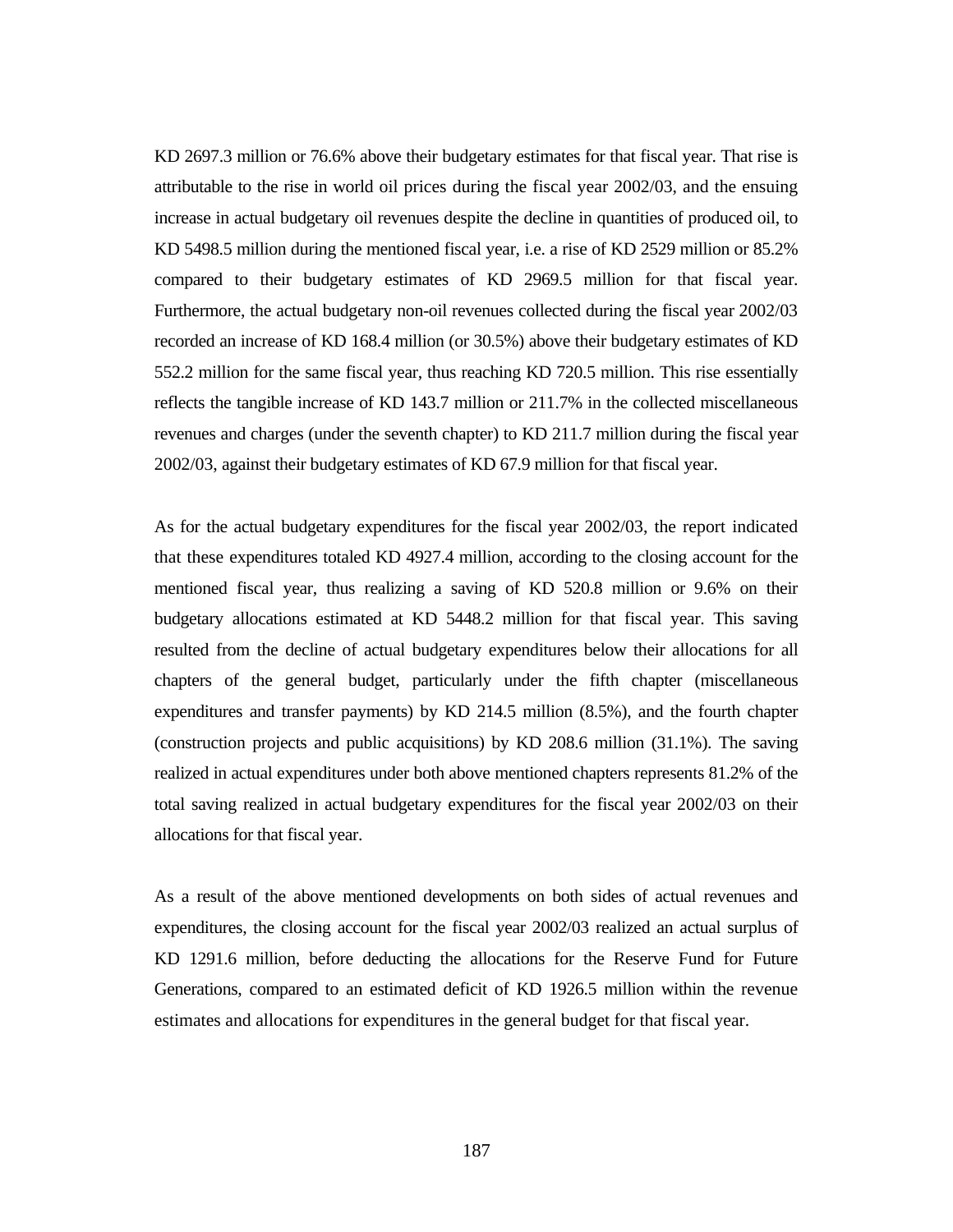The report also reviewed, within this part, the general features of revenue estimates and allocations for expenditures in the general budget for the fiscal year 2003/04, enacted by virtue of the law No. (82) of year 2003. Within this context, the report indicated that the budgetary revenue estimates for the fiscal year 2003/04 reached KD 3554.9 million, i.e. a rise of KD 33.3 million (0.9%) compared to their estimates for the fiscal year 2002/03. This is ascribable to the sum of the rise in both oil revenues estimates (by KD one million to KD 2970.5 million), and non-oil revenue estimates (by KD 32.3 million or 5.9% to KD 584.5 million) in the general budget for the fiscal year 2003/04, compared with the approved estimates for the fiscal year 2002/03. On the other hand, the allocations for expenditures in the general budget for the fiscal year 2003/04 totaled KD 5939 million, thus rising by KD 490.8 million or 9% above the allocations for expenditures in the general budget for the previous fiscal year 2002/03, which reached KD 5448.2 million. The largest portion (84.6%) of the above mentioned increase, reflects the rise in the approved estimates of current expenditures.

The report also followed up in this part the developments in government fiscal operations within the fiscal year 2003/04, as highlighted in the monthly follow-up statements of actual budgetary revenues and expenditures during the first nine months of the mentioned fiscal year (April-December 2003), whereby it indicated in this regard that the actual budgetary revenues collected during that period reached KD 5118.6 million, thus recording an increase of KD 604.7 million or 13.4% above the actual budgetary revenues of KD 4513.9 million collected during the corresponding period of the previous year (April-December 2002). This increase essentially reflects the effect of the rise in world oil prices, and the resulting increase in actual budgetary oil revenues collected during the first nine months of the fiscal year 2003/04 to KD 4532.9 million, against KD 4034.5 million during the period (April-December 2002), i.e. an increase of KD 498.4 million or 12.4%. Furthermore, the actual budgetary non-oil revenues collected during the first nine months of the fiscal year 2003/04 declined by KD 106.3 million or 22.2% compared to the corresponding period of the previous year.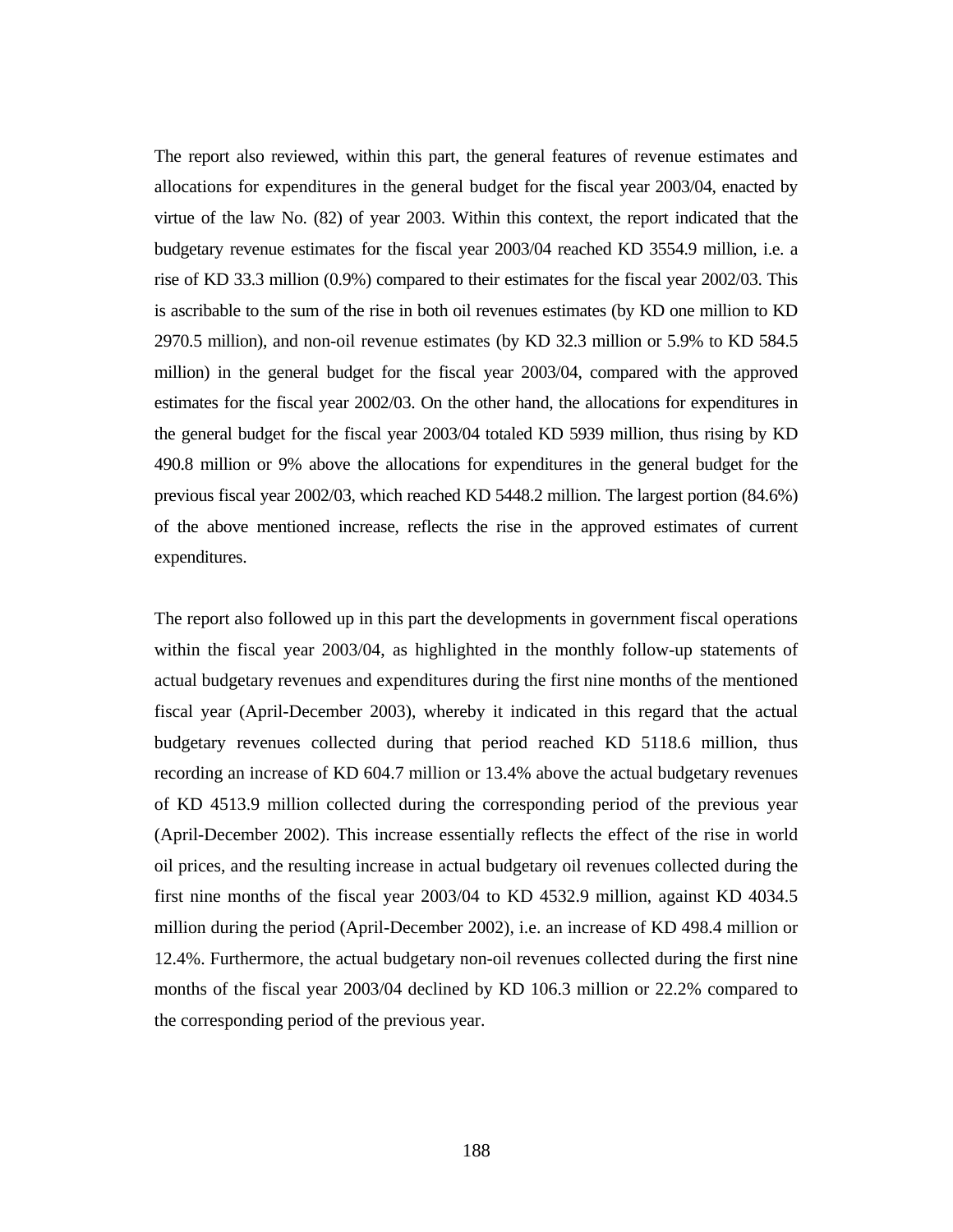On the other hand, the total actual budgetary expenditures during the first nine months of the fiscal year 2003/04 (April-December 2003) reached KD 3106.3 million, thereby recording a rise of KD 158.9 million (5.4%) above the actual budgetary expenditures during the period (April-December 2002). This rise encompassed all chapters of expenditures in the general budget without exception, particularly the actual budgetary expenditures under the first chapter, which rose by KD 69.1 million or 7.1% during the first nine months of the fiscal year 2003/04, compared to the corresponding period of the previous fiscal year, whereby that rise accounted for 43.5% of the above mentioned rise in actual budgetary expenditures.

In light of the above developments, the general budget for the first nine months of the fiscal year 2003/04 (April-December 2003) realised an actual surplus of KD 2012.2 million, before deducting the allocations for the Reserve Fund for Future Generations, compared with an actual surplus of KD 1566.4 million during the period (April-December 2002), before deducting the allocations for the Reserve Fund for Future Generations.

#### **Fifth- Developments in Foreign Trade and Balance of Payments:**

The fifth part of the report focused on following up and analyzing the main developments witnessed in the economic and financial relations between the residents in the domestic economy and residents in other economies, as reflected by the available data and estimates on the foreign trade and Balance of Payments (BOP) statistics for year 2003. Regarding merchandise trade between the residents in the domestic economy and residents in other economies, the Balance on Goods data -which expresses the arithmetical difference between the value of merchandise exports and imports- indicate the impact of favorable conditions in world oil prices during year 2003 on the surplus realized in that Balance, as that surplus rose by KD 1155 million (52.5%) to KD 3356 million in year 2003 compared with KD 2201 million in the previous year. Consequently, the ratio of the Balance on Goods surplus to GDP at current prices rose from 20.6% during 2002 to 27% during 2003.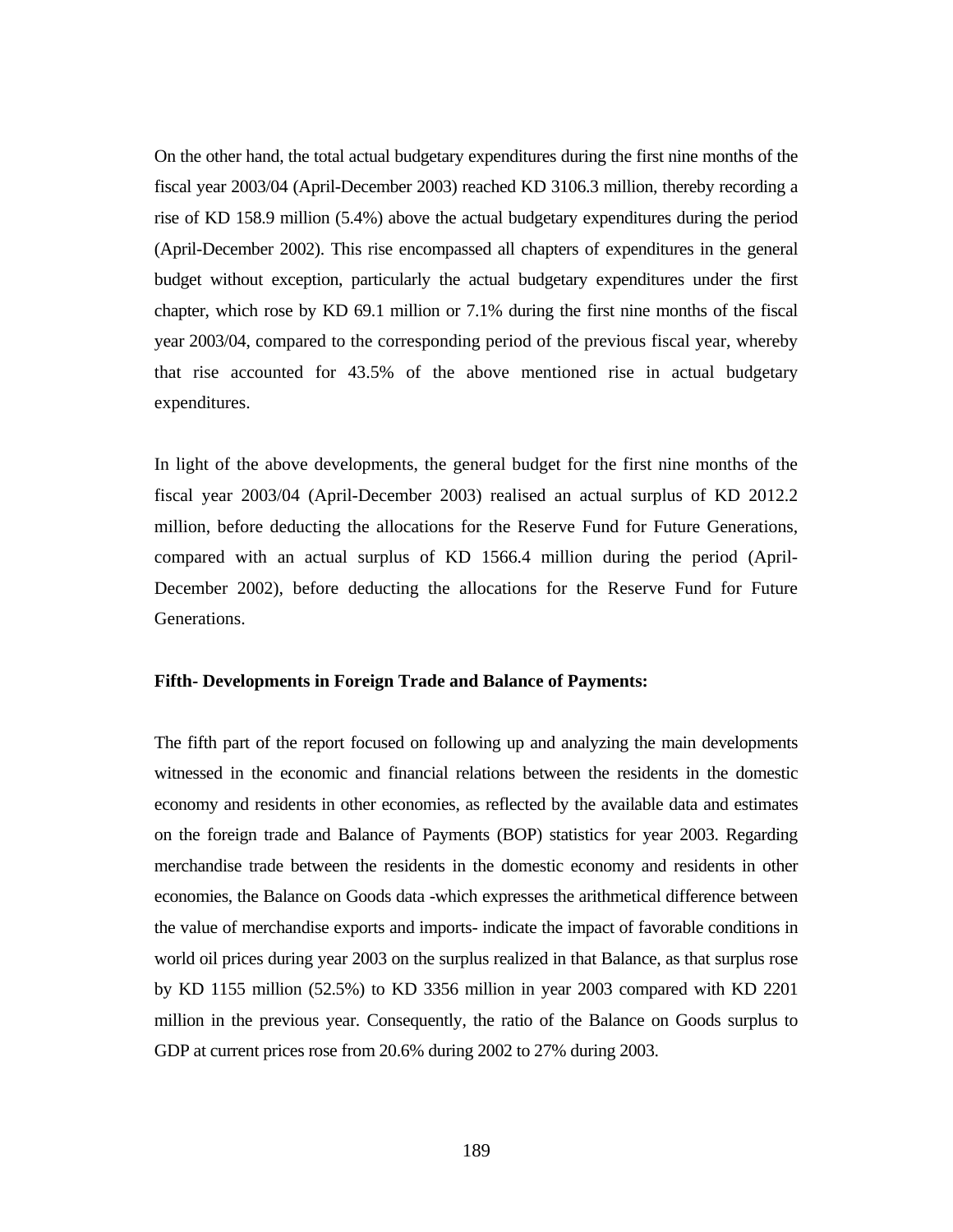Within that context, the report indicated that the tangible rise in the total value of Kuwait's merchandise exports and re-exports (fob) by KD 1576 million or 33.7% (from KD 4670 million to KD 6246 million), was the main source of the mentioned rise in the Balance on Goods surplus of the State of Kuwait during 2003, compared to the previous year. This rise was the outcome of the rise of KD 1391 million (32.6%) in the value of oil exports of the State of Kuwait (from KD 4273 million to KD 5664 million), and KD 185 million (46.6%) in the value of its non-oil exports (from KD 397 million to KD 582 million) between the two years 2002 and 2003, respectively. On the other hand, the value of the State of Kuwait merchandise imports (fob) increased by KD 421 million (17.1%) to KD 2890 million during year 2003, compared with KD 2469 million in the previous year.

Regarding the current transactions between residents in the Kuwaiti economy and residents in other economies with regard to transportation, insurance, travel, and other services, as reflected by data of the "Services Account (Net)" item in the BOP statistics, the report indicated that the deficit realized in that account rose by KD 110 million or 8.6% to KD 1383 million during 2003, following its rise by 12.5% during 2002. That increase in the Services Account (Net) deficit essentially reflects the growth in the net value of outbound payments under both the "Travel" and "Transport and Other Services" items, by KD 98 million (7.6%) to KD 1382 million during 2003, from KD 1284 million during 2002.

On the other hand, the "Investment Income (Net)" item realized a surplus of KD 991 million during year 2003, against a surplus of KD 1016 million in the previous year, i.e. a limited decrease of KD 25 million or 2.5%, compared with the marked decrease in that surplus during the two years 2002 and 2001, by KD 487 million (32.4%) and KD 552 (26.9%), respectively. Also, the deficit in the "Current Transfers (Net)" item rose by KD 57 million (or 8.7%) to KD 709 million during year 2003, from a deficit of KD 652 million in the previous year.

In light of the above developments in the surplus realized in the "Balance on Goods", "Services Account (Net)", "Investment Income (Net)" and "Current Transfers (Net)", the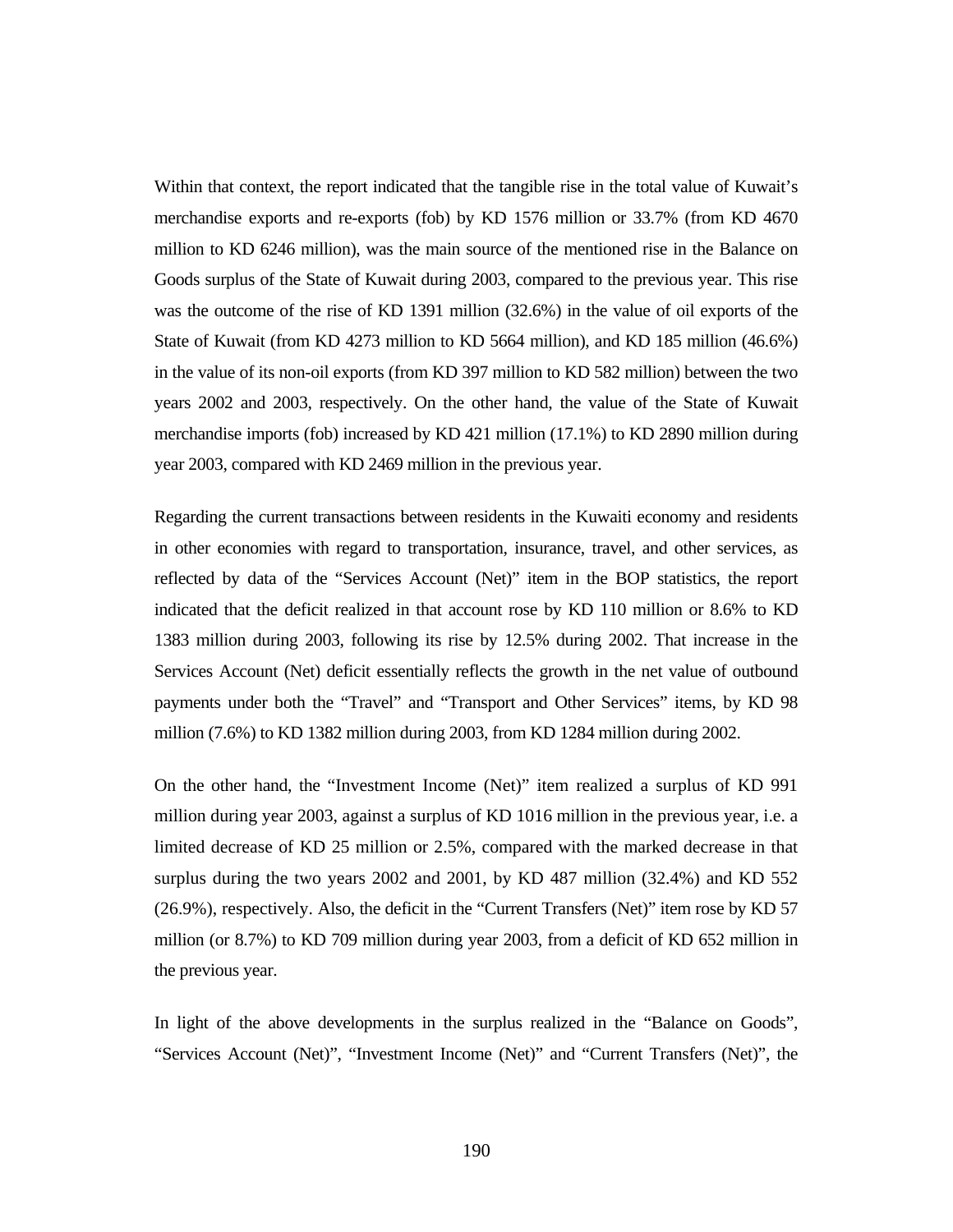surplus realized in the Current Account of the State of Kuwait recorded a tangible rise of KD 963 million (74.5%) to KD 2255 million in year 2003, against KD 1292 million in the previous year, thus leading to the rise of the ratio of that surplus to GDP at current prices to 18.1% from 12.1% during the two mentioned years respectively.

The mentioned rise in the surplus realized in the Current Account of the State of Kuwait was accompanied with the continued capital inflows recorded on the credit side of the capital account of the BOP statistics, reaching KD 426 million during year 2003 from KD 508 million in the previous year. This development essentially reflects the total amounts received by residents (individuals, institutions, and governmental and private bodies) from the United Nations Compensation Committee, in compensation for damages incurred due to the brutal Iraqi invasion and occupation of the State of Kuwait.

In light of the above, an acceleration of KD 1808 million or 115.2% was witnessed in the growth rate of the net value of Kuwaiti investments abroad, recorded on the debit side of the "Financial Account" in the BOP statistics of the State of Kuwait, during year 2003, whereby that growth reached KD 3377 million during 2003, compared with the growth of KD 1569 million in the net value of these investments in year 2002. This growth realized in year 2003, was the outcome of the rise in the net value of assets invested abroad concerning institutions and bodies recorded under the General Government sector in the BOP statistics (by KD 2986 million), the Other Sectors (by KD 309 million), and local banks (by KD 91 million). Regarding the composition of external investments recorded under the "Financial Account" item, the report indicated that the above mentioned increase in net value of external investments of the State of Kuwait during year 2003 reflects the outcome of the growth in Kuwaiti investments recorded under both the "Portfolio Investment (Net)" item by KD 3887 million, and "Other Investments (Net)" item by KD 957 million on the one hand, and the decline in investments recorded under the "Direct Investment (Net)" item by KD 1467 million on the other.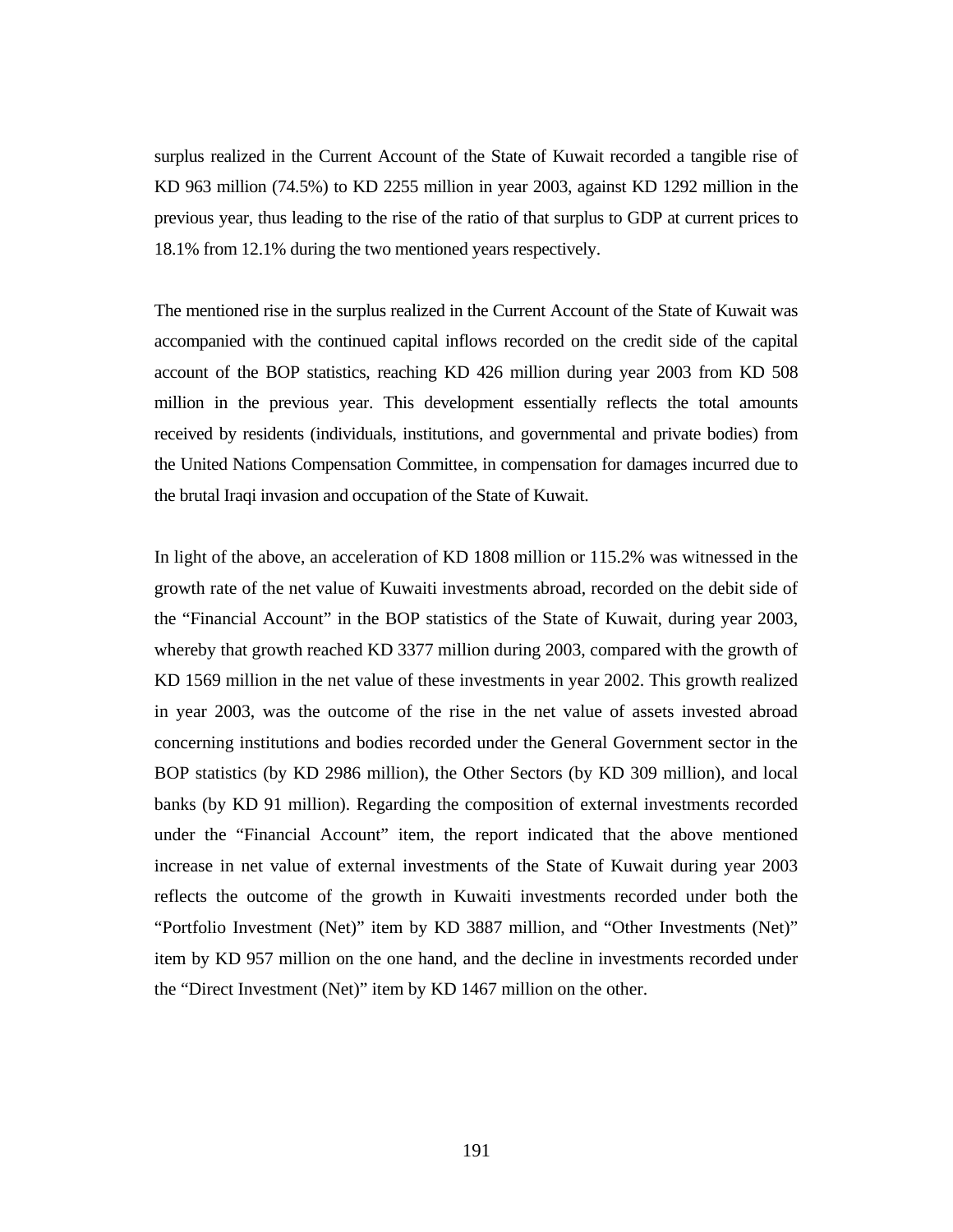As an outcome of the above mentioned developments in the current account, the capital and financial account, and the developments concerning errors and omissions in all items of the BOP statistics, the overall balance of these statistics realized a deficit of KD 524 million during 2003. In turn, this deficit reflected on the Total Reserve Assets of the Central Bank of Kuwait which declined by the same amount (KD 524 million) at end of year 2003, compared to their level at end of the previous year.

If the overall position of the State of Kuwait BOP statistics is considered form a broader perspective to reflect the changes in the reserve assets available to the domestic economy, and which can be drawn on for BOP purposes and are essentially represented in the changes in the net value of external investments of some governmental bodies and institutions under the "General Government" item, in addition to the changes in total reserve assets of CBK, the overall position of the balance of payments shows a surplus of KD 2937.7 million in year 2003 compared with a surplus of KD 1077.9 million in year 2002, i.e. a decline of KD 1859.8 million or 172.5%.

# **Sixth- Developments in the Kuwait Stock Exchange Activity:**

The report addressed, in its sixth and last part, the developments in the Kuwait Stock Exchange (KSE) activity during 2003, as reflected by data on the main indices of trading activity and prices, along with analyzing the most significant factors influencing these indices, the performance of listed companies, the developments in the share issue base and the new companies listed on the market during year 2003. With regard to the developments in the main indices of the Kuwait Stock Exchange (KSE), the report indicated that these indices realized record levels during year 2003, unprecedented since the market's inception in 1983. Specifically, the report indicated that the total quantity and value of traded shares in the KSE rose by 78% and 143.3%, respectively during year 2003, compared with the previous year. Also, the total number of transactions in the KSE rose by 560.7 thousand transactions or 107.7% during year 2003, following its rise by 166.6 thousand transactions or 47% during the previous year. Additionally, the KSE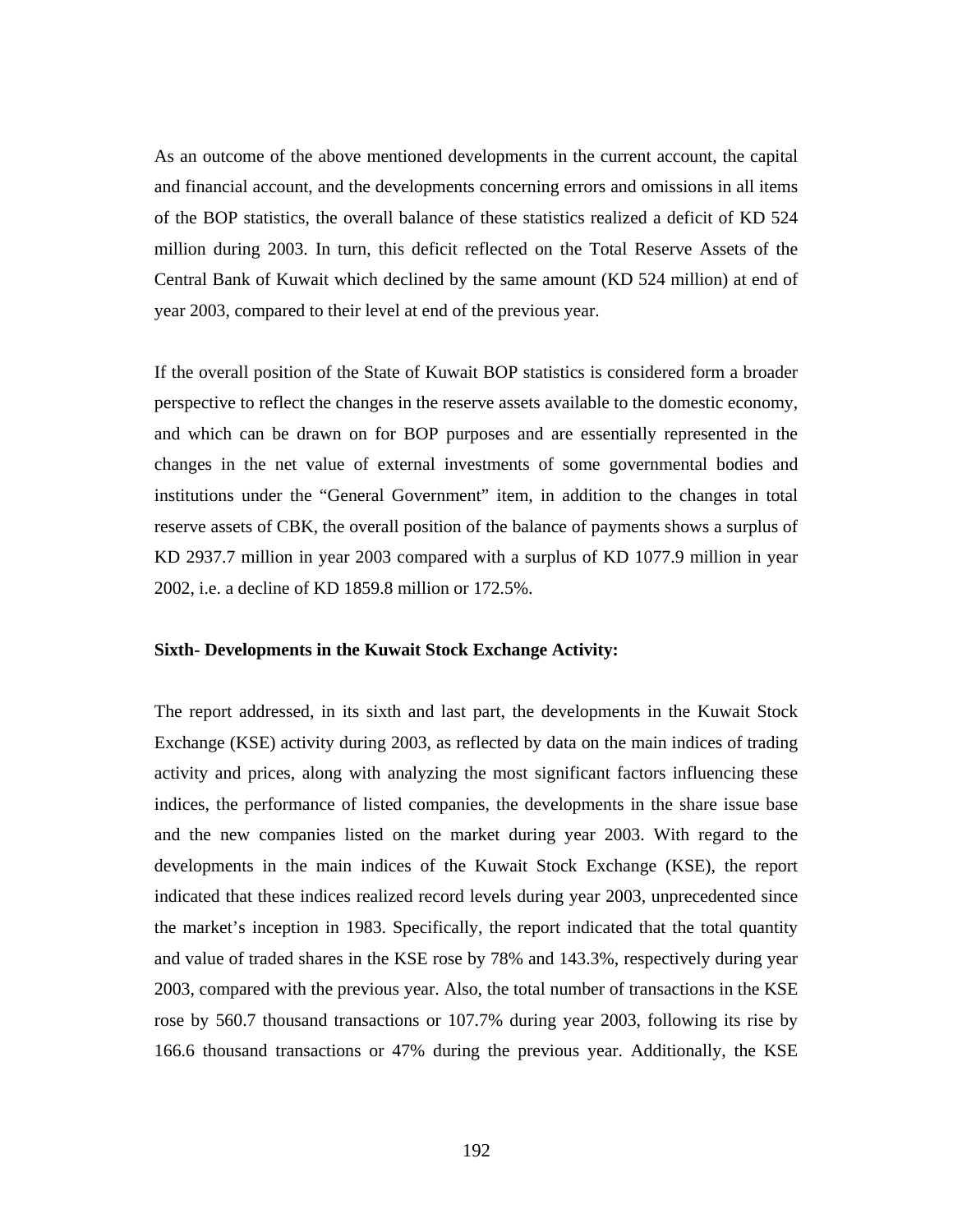General Price Index (29/12/1993=1000) rose by 101.7% from 2375.3 points at end of year 2002 to 4790.2 points at end of year 2003, its highest level since the market's inception in 1983.

Regarding factors affecting the development in KSE activity during year 2003, the report indicated some factors which existed in the market during that year and their contribution to shaping the rising trend in activity witnessed in the KSE during the mentioned year. Most notable among these factors were those linked to the increase of funds' inflow to the market from several sources, the turbulence in world financial markets, leading to the repatriation of part of domestic capitals from abroad, the atmosphere of optimism and the positive reflections of the fall of the previous Iraqi regime and disappearance of the threats it posed, the rise in listed-companies' profits, the decline in domestic interest rates, the rise in world oil prices and the ensuing positive reflections on the domestic economy, the excellent international credit ratings received by the State of Kuwait, etc.

The report also addressed the performance of companies listed on the KSE during 2003, as it indicated that these companies realized a rise of 86% in their profits compared to the previous year. The total profits realized by only 92 listed companies for which data were available reached KD 1259.2 million, from KD 677.1 million in the previous year. The average earnings per share in KSE reached 52.4 fils during year 2003, from 27.6 fils in the previous year, i.e. a rise of 24.8 fils or 89.9%

As for the developments in the share issue base and market capitalization, the report indicated that the total number of companies listed on the KSE rose to 108 companies at end of year 2003, against 95 companies at end of the previous year, as thirteen new companies were listed during that year (six in the Investment sector, three in the Industry sector, two in the Real-estate sector, and one in each of the Services sector and Non-Kuwaiti Companies sectors). The market capitalization of the companies listed on the KSE reached KD 18.1 billion at end of year 2003, i.e. an increase of KD 7.6 billion or 72%, compared with end of the previous year. Price movements contributed a significant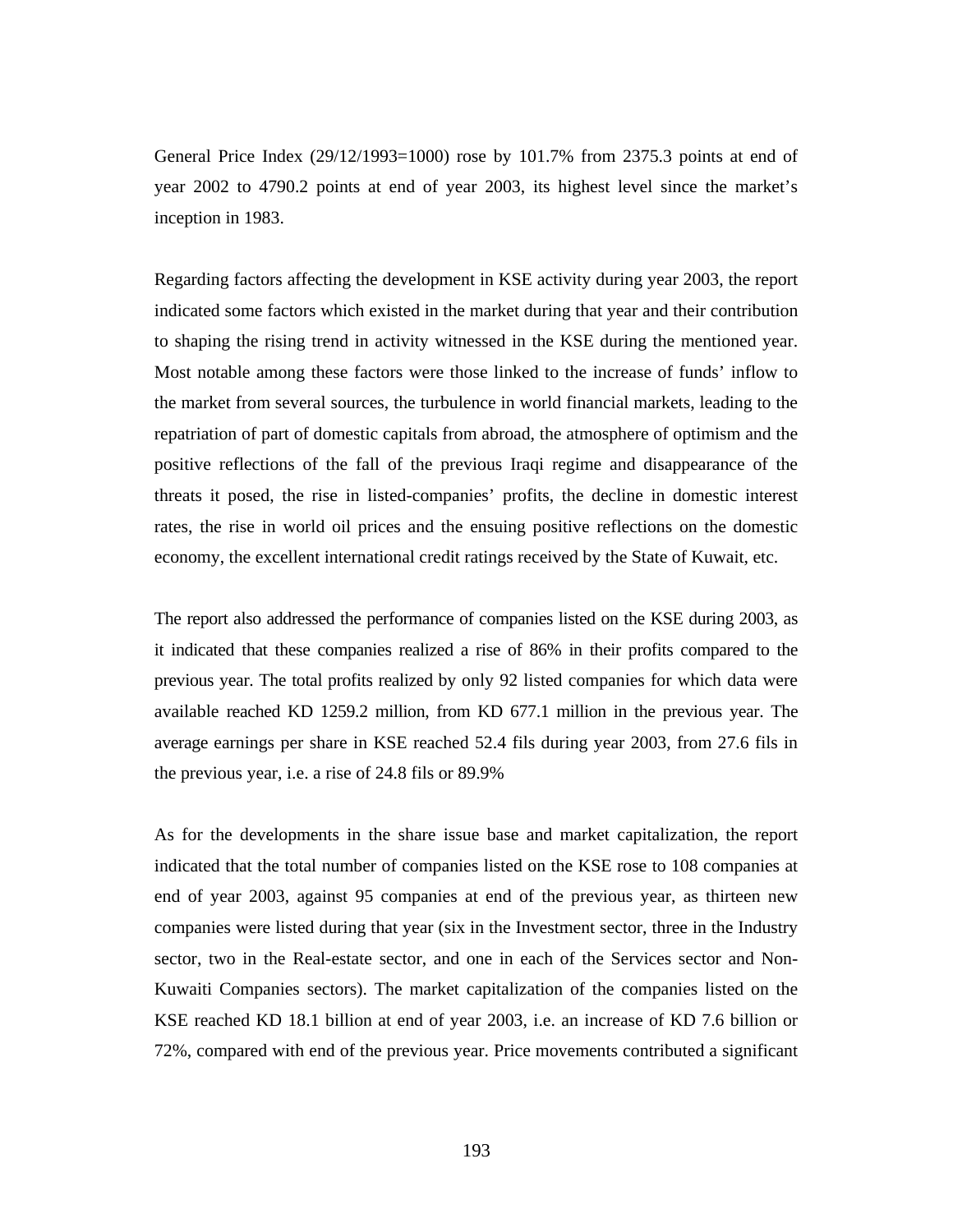portion (81%) of the mentioned growth in the market capitalization of listed companies during year 2003. Within this context, the report indicated that the service companies listed on the market recorded the highest growth rates in market value during year 2003, as the market value of their shares rose by 116% compared with the previous year, following the increase by an average of 6.8% in the prices of their shares at end of year 2003, compared to end of the previous year. The Investment sector came next with regard to market capitalization (111.1%), followed by the Real-Estate sector (109.1%), Non-Kuwaiti Companies sector (96.5%), Industry sector (76.3%), Food Companies sector (48.5%), Insurance sector (39.4%) and Banks sector (35.7%).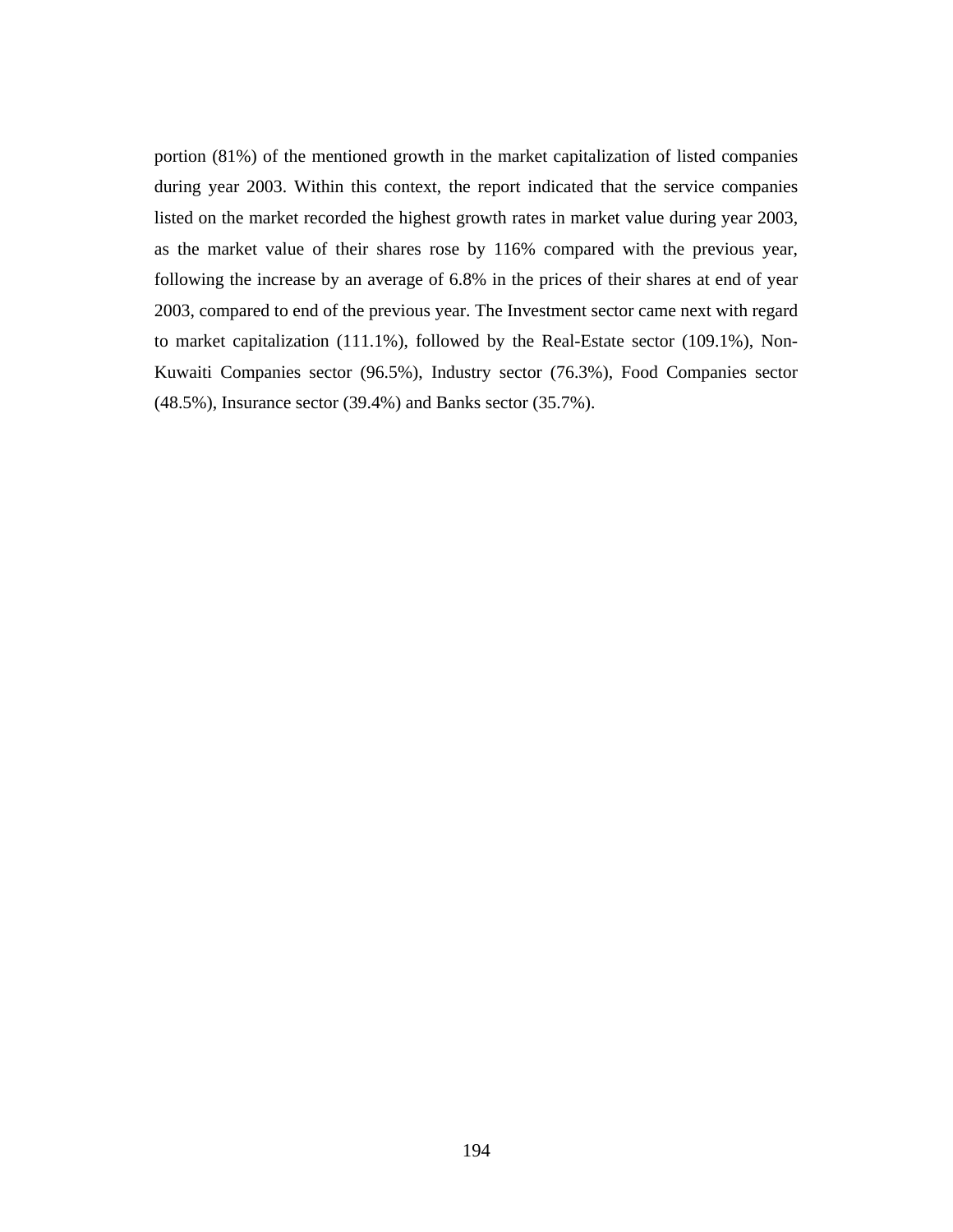| (KD Million)                                 |          |         |         |         |          |  |  |  |
|----------------------------------------------|----------|---------|---------|---------|----------|--|--|--|
| <b>Item</b>                                  | 1999     | 2000    | 2001    | 2002    | 2003     |  |  |  |
| <b>National Accounts:</b>                    |          |         |         |         |          |  |  |  |
| <b>GDP</b> at Current Prices:                | 9169.7   | 11356.7 | 10445.7 | 10691.4 | 12441.3  |  |  |  |
| Crude Oil & Natural Gas Sector               | 3327.7   | 5543.9  | 4586.5  | 4405.6  | 5794.0   |  |  |  |
| Non-oil Sectors                              | 5761.6   | 5735.8  | 5775.7  | 6188.9  | 6559.0   |  |  |  |
| Of which: Petroleum Products                 | 708.1    | 501.6   | 374.4   | 430.6   | 573.4    |  |  |  |
| <b>Import Duties</b>                         | 80.5     | 77.0    | 83.9    | 96.9    | 88.3     |  |  |  |
| <b>GDP</b> at Fixed Prices of 1995:          | 8519.0   | 8677.3  | 8732.3  | 8700.0  |          |  |  |  |
| Crude Oil & Natural Gas Sector               | 2926.0   | 3111.7  | 3045.8  | 2729.0  | $\cdots$ |  |  |  |
| Non-oil Sectors                              | 5512.9   | 5489.4  | 5605.0  | 5895.3  |          |  |  |  |
| Of which: Petroleum Products                 | 644.5    | 539.4   | 487.7   | 520.8   |          |  |  |  |
| <b>Import Duties</b>                         | 80.1     | 76.2    | 81.5    | 75.7    | $\cdots$ |  |  |  |
| <b>Domestic Prices:</b>                      |          |         |         |         |          |  |  |  |
| CPI (2000=100)                               | $\cdots$ | 100.0   | 101.8   | 102.3   | 103.5    |  |  |  |
| WPI (1980=100)                               | 162.4    | 163.1   | 166.3   | 171.8   | 175.1    |  |  |  |
| <b>Monetary and Banking</b>                  |          |         |         |         |          |  |  |  |
| <b>Aggregates and Indicators:</b>            |          |         |         |         |          |  |  |  |
| Money Supply (M2)                            | 7678.1   | 8163.2  | 9208.5  | 9646.3  | 10401.2  |  |  |  |
| Money (M1)                                   | 1371.4   | 1467.7  | 1641.4  | 2066.7  | 2611.5   |  |  |  |
| Quasi-money                                  | 6306.6   | 6695.6  | 7567.1  | 7579.6  | 7789.7   |  |  |  |
| Private Sector Deposits with Local Banks     | 7235.2   | 7746.6  | 8807.3  | 9204.1  | 9907.1   |  |  |  |
| of which: KD Deposits                        | 6354.4   | 6852.0  | 7915.3  | 8300.5  | 8916.6   |  |  |  |
| Credit Facilities Extended by Local Banks to |          |         |         |         |          |  |  |  |
| Residents                                    | 5015.5   | 5252.4  | 6126.2  | 6954.3  | 8501.9   |  |  |  |
| Of which: Consumer Loans                     | 546.2    | 567.7   | 633.5   | 698.0   | 748.8    |  |  |  |
| Net Foreign Assets of Local Banks            | 578.7    | 773.3   | 456.1   | 409.3   | 500.5    |  |  |  |
| Aggregate Balance Sheet of Local Banks       | 12917.0  | 13806.2 | 15064.2 | 17063.7 | 18818.1  |  |  |  |
| US dollar Exchange Rate against the KD at    |          |         |         |         |          |  |  |  |
| Year End (fils)                              | 304.18   | 305.68  | 307.36  | 299.70  | 294.70   |  |  |  |
| <b>Public Debt Instruments:</b>              |          |         |         |         |          |  |  |  |
| <b>Value of Issues:</b>                      | 2970.0   | 3150.0  | 3435.0  | 4370.0  | 4400.5   |  |  |  |
| <b>Treasury Bills</b>                        | 1370.0   | 1707.0  | 2150.0  | 3460.0  | 3030.5   |  |  |  |
| <b>Treasury Bonds</b>                        | 1600.0   | 1443.0  | 1285.0  | 910.0   | 1370.0   |  |  |  |
| <b>Balances at Year End:</b>                 | 2337.4   | 2473.0  | 2463.0  | 2465.0  | 2460.5   |  |  |  |
| <b>Treasury Bills</b>                        | 579.0    | 490.0   | 860.0   | 1555.0  | 1190.5   |  |  |  |
| <b>Treasury Bonds</b>                        | 1758.4   | 1983.0  | 1603.0  | 910.0   | 1270.0   |  |  |  |

**Table (80) Development of Main Economic, Financial and Monetary Indicators and Variables** 

......................................................................................................................……......Cont'd.